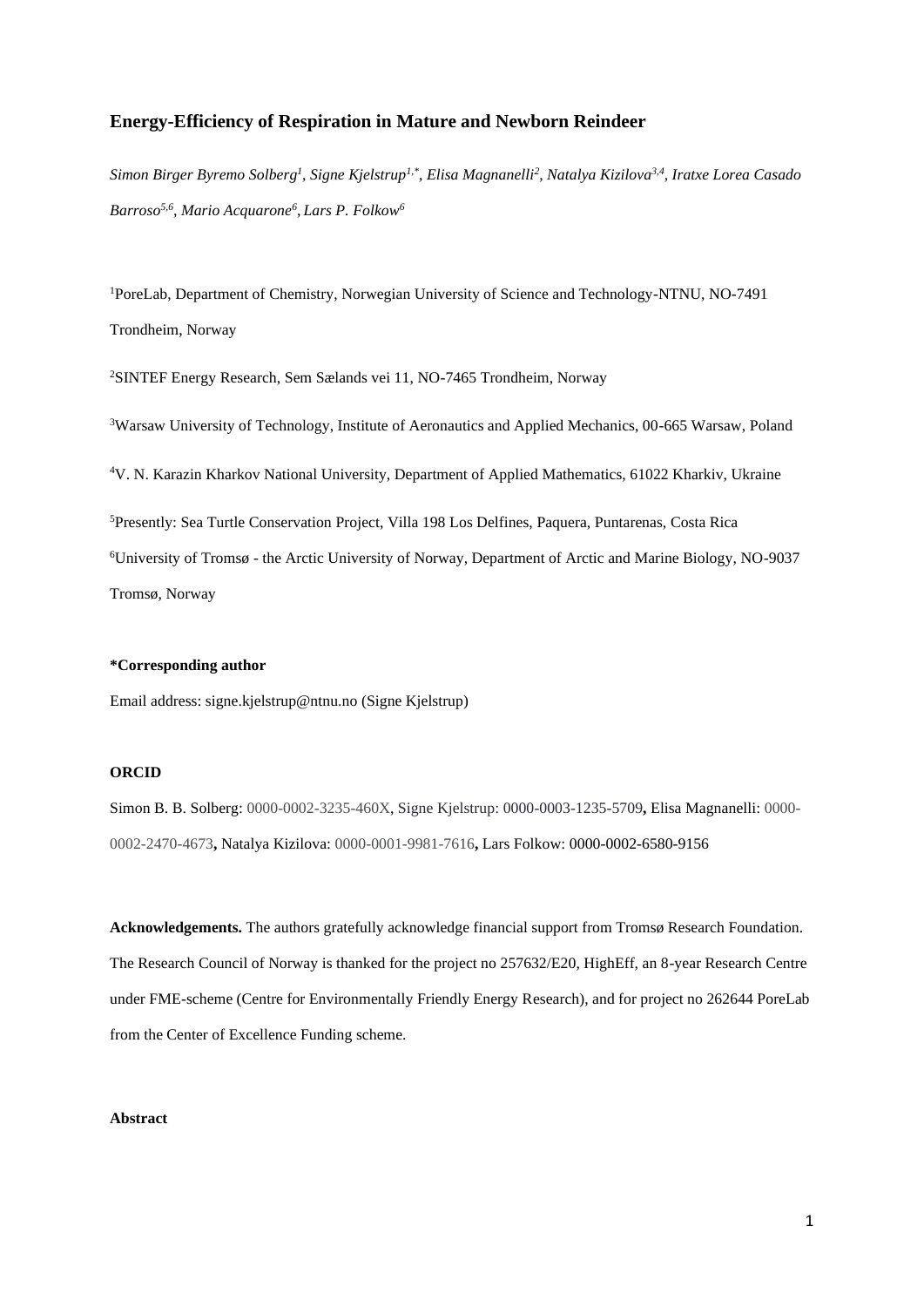Reindeer (*Rangifer tarandus*) have evolved elaborate nasal turbinate structures that are perfused via a complex vascular network. These are subject to thermoregulatory control, shifting between heat conservation and dissipation, according to the animal's needs. The three-dimensional design of the turbinate structures is essential in the sense that they determine the efficiency with which heat and water are transferred between the structure and the respired air. The turbinates have already a relatively large surface area at birth, but the structures have yet not reached the complexity of the mature animal. The aim of this study was to elucidate the structurefunction relationship of the heat exchange process. We have used morphometric and physiological data from newborn reindeer calves to construct a thermodynamic model for respiratory heat and water exchange and present novel results for the simulated respiratory energy losses of calves in the cold. While the mature reindeer effectively conserves heat and water through nasal counter-current heat exchange, the nose of the calf has not yet attained a similar efficiency. We speculate that this is probably related to structure-size limitations and more favourable climate conditions during early life. The fully developed structure-function-relationship may serve as inspiration for engineering design.

Simulations of different extents of mucosal vascularization suggest that the abundance and pattern of perfusion of veins in the reindeer nasal mucosa may contribute to the control of temperature profiles, such that nasal cavity tissue is sufficiently warm, but not excessively so, keeping heat dissipation within limits.

**Key Words:** Rangifer tarandus; neonate; respiration; thermodynamics; energy-efficiency; entropy production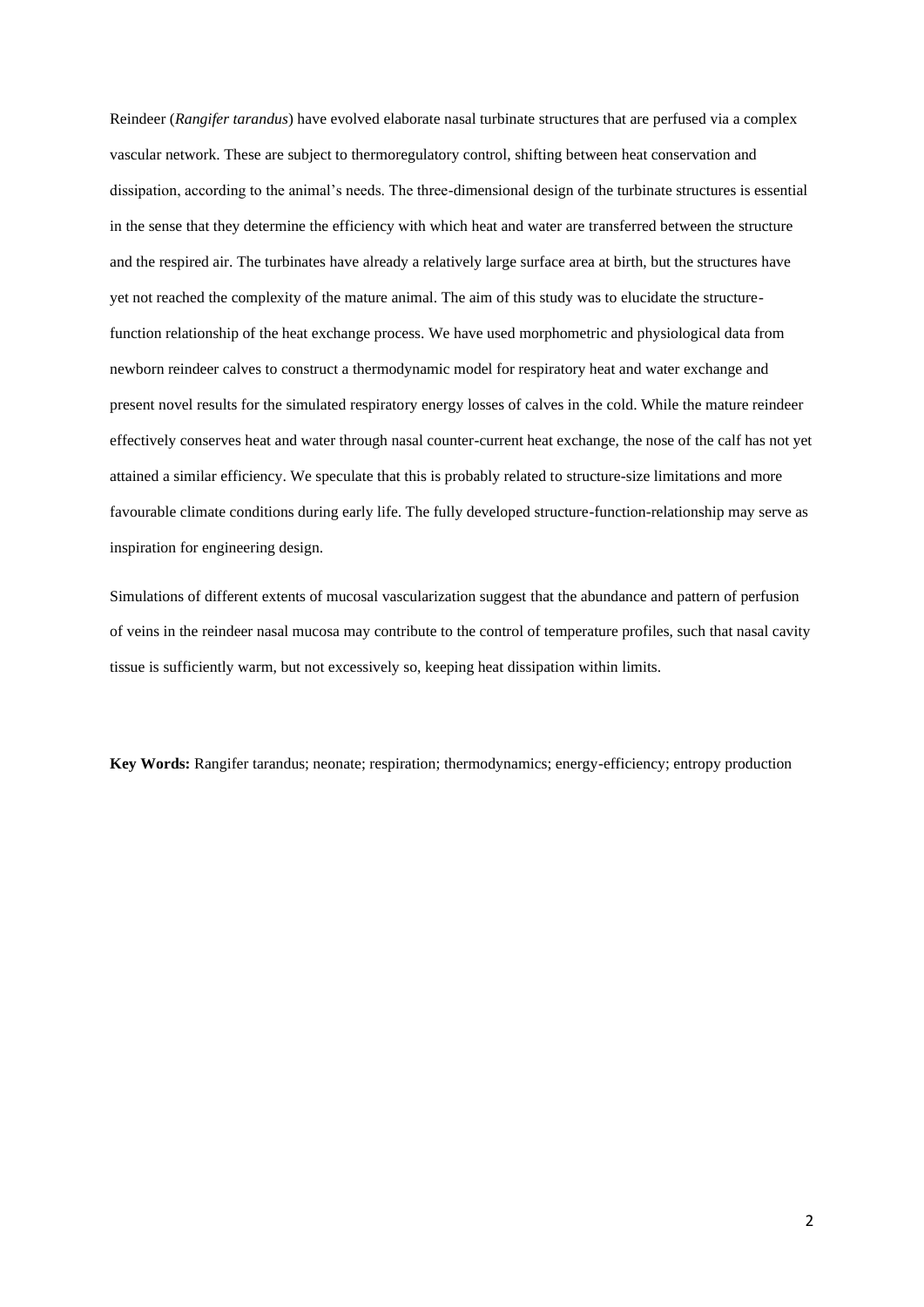## **Introduction**

For most organisms, energy is a limited resource. Animal species therefore have evolved adaptations that reduce/minimize their energy needs. Homeotherms in cold habitats (e.g. at high latitudes) typically possess adaptations that restrict the loss of body heat to an environment that may be up to 100°C colder than their deep body temperature. The range of mechanisms by which this may be achieved is impressive and has been described in many textbooks and reviews (e.g. Blix (2016) and Hill *et al.* (2016)).

Reindeer (*Rangifer tarandus*) have a circumpolar distribution in the northern hemisphere and have successfully adapted to the arctic/subarctic environment, although population numbers have declined in recent years as a result of changing climatic conditions (Russell *et al.* 2018). Aside from carrying a fur of prime insulation quality (Moote 1955; Timisjärvi *et al.* 1984) reindeer may also restrict heat loss by physiological means, as recently reviewed by Blix (2016). One of the traits involves reduction of respiratory heat and water loss by means of nasal temporal counter-current heat exchange (Blix and Johnsen 1983; Blix 2016) - a mechanism first described in humans by Walker and colleagues (1961) and later studied intensely in a comparative perspective by Knut Schmidt-Nielsen and collaborators (e.g. Jackson and Schmidt-Nielsen (1964)).

Reindeer have evolved elaborate nasal turbinate structures (see Fig. 1) that are perfused via a rich and complex vascular network (Johnsen et al. 1985; Johnsen 1988; Casado Barroso 2014). Thermoregulatory control mechanisms (Mercer et al. 1985) allow animals to either conserve or dispose of respiratory evaporative heat (and water) according to their needs (Blix and Johnsen 1983). Turbinates (*conchae nasalis dorsalis, media* and *ventralis* – Nomina anatomica veterinaria (Anonymous 2017)) are structures in the nasal cavity that enhance the surface area of the nasal mucosa that is in direct contact with the respired air stream. Turbinate surfaces, besides being large, are also typically closely arranged, leaving only small air spaces between adjacent surfaces (Negus 1958). Both factors promote efficient transfer of heat and water between air and nasal mucosa (Collins et al. 1971). The three-dimensional design of the turbinate structures is, thus, expected to influence the efficiency of heat and water exchange processes.

We have recently found that the nasal cavity anatomy has substantial effects on its temperature profiles. This was demonstrated after development of a computational model of the reindeer nose by Magnanelli *et al.* (2017), which allowed simulations to be carried out, with different states and hypothetical designs of the nasal system during respiration. Compared to a hypothetical reference nose with constant geometry and histology along its length, the entropy production profile for the reindeer nose was more uniform and the total entropy production during respiration was lower, at low to intermediate (thermoneutral) ambient temperatures (–30 to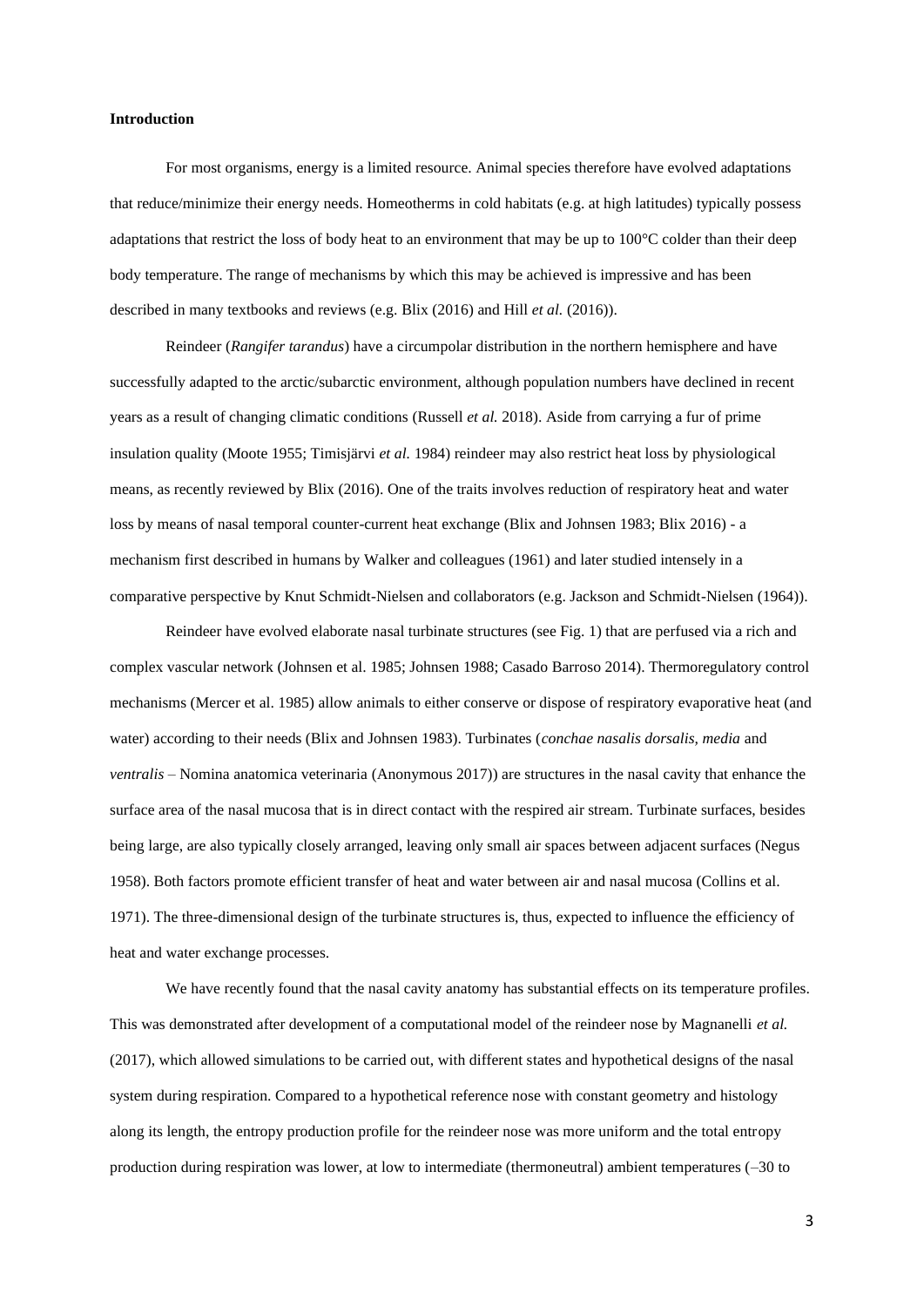0°C). It was hypothesized that natural selection may have favoured structural designs that produce more uniform entropy production profiles, as these reduce the total energy dissipation (Magnanelli *et al.* 2017).

These observations, further suggest that the efficiency of heat exchange processes is also likely affected by animal age/size, given both dimensional and potential structural differences in the turbinates. In this context, we have studied heat exchange processes in newborn reindeer calves. These are born in late spring (April -June), weighing 5-7 kg, but grow fast and are essentially physically mature by the start of their first winter (Timisjärvi *et al.* 1979; Blix 2005). This study, thus, aims to shed more light on the ontogeny of nasal heat exchange in reindeer and on potential differences in its efficiency as turbinate structures grow and mature. To show this we have modelled heat transfer processes and entropy production for the newborn reindeer calf and compared model outputs with results for mature conspecific, in both situations assuming the animals to be at rest and in an energy conserving mode in the cold. Furthermore, we have studied the role of some important parameters on heat and mass transfer: respiratory minute volume, friction factor in the nasal cavity and extent of venous vascularization.

The study is in a wide sense motivated by a wish to understand how high energy efficiency is realized in nature, seeking inspiration for engineering design. Nature-inspired chemical engineering is proposed as a discipline (Coppens 2012) useful in a resource-limited world.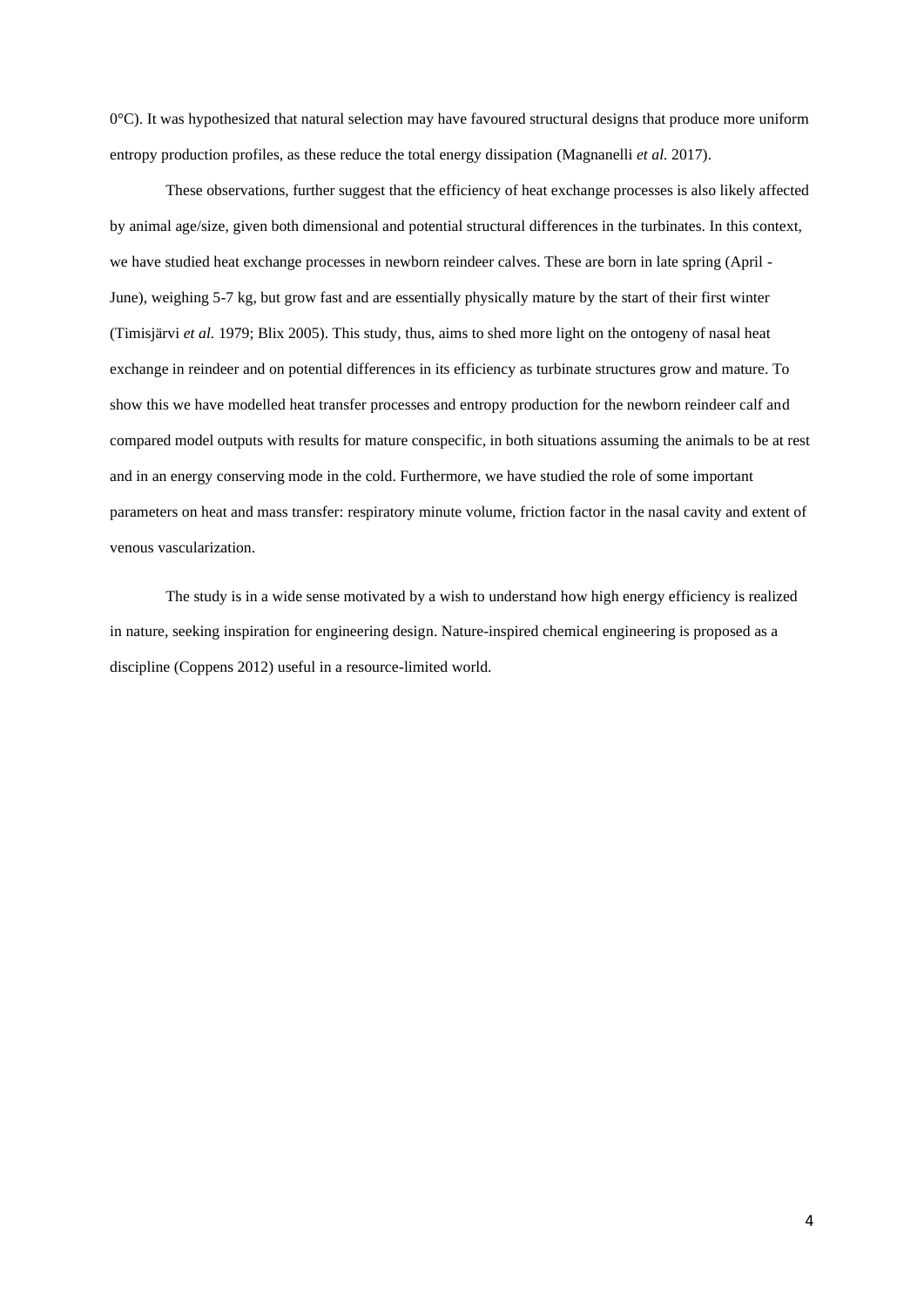#### **Materials and Methods**

**Animals.** Three newborn calves and three 6-12 months old (physically mature (cf. Timisjärvi et al. 1979)) reindeer were used for anatomical studies of their nasal cavities. Two of the calves and the three mature animals were euthanized for this purpose while the third calf was found still-born. Animals were euthanized with an intravenous overdose of pentobarbital (50 mg per kg body mass of Euthasol® 400mg/ml; Le Vet. Pharma BV, The Netherlands), as administered via a venoflon catheter in the femoral vein, after prior sedation with xylazine (0.5 mg per kg body mass of Rompun 20mg/ml; Bayer Animal Health GmbH, Germany) (n=2 calves and n=2 mature animals), or by use of a captive bolt (n=1 mature animal). Dead animals were decapitated and their heads frozen at -20° for later computer tomography (CT) scanning. Euthanasia was conducted according to the Norwegian Animal Welfare Act and the study was approved by the Norwegian National Animal Research Authority (permit no. 5399).

Physical and physiological parameters for example animals (a mature reindeer and newborn calf) are summarized in [Table 1](#page-19-0)**.**

**Computed tomography scanning** (CT-scanning) was conducted on frozen reindeer heads using a Siemens Biograph 64 slice PET/CT (Munich, Germany), which generated images of the nasal turbinates with a maximum resolution of 100 μm. CT-scan images were used for determination of the mucosal surface area exposed to the air stream and of air space volumes throughout the nasal cavity (from nostrils and until the pharynx). Measurements of the cross-sectional area and cross-sectional mucosal perimeter of individual slices were made for every tenth slice, each of 0.6 mm thickness, using ImageJ (Rasband, W.S., ImageJ, U. S. National Institutes of Health, Bethesda, Maryland, USA, http://imagej.nih.gov/ij/, 1997-2014). In this context, regions of the nasal cavity that are not directly exposed to the respired air stream (e.g., the mucosa of the innermost ethmoidal turbinates) were not included, since these surfaces were presumed to have little impact on the conditioning of respired air (e.g., Craven et al. 2010). Measurements were taken separately in the right and left nasal passages. In image analyses, the auto-thresholding function was used, which is a variation of the IsoData algorithm. This procedure divides the image into object and background by setting an initial threshold, and then the averages of the pixels at or below the threshold, and pixels above, respectively, are computed. The average of those two values is computed, the threshold is incremented and the process is repeated until the threshold is larger than the composite average (se[e http://imagej.nih.gov/ij/\)](http://imagej.nih.gov/ij/).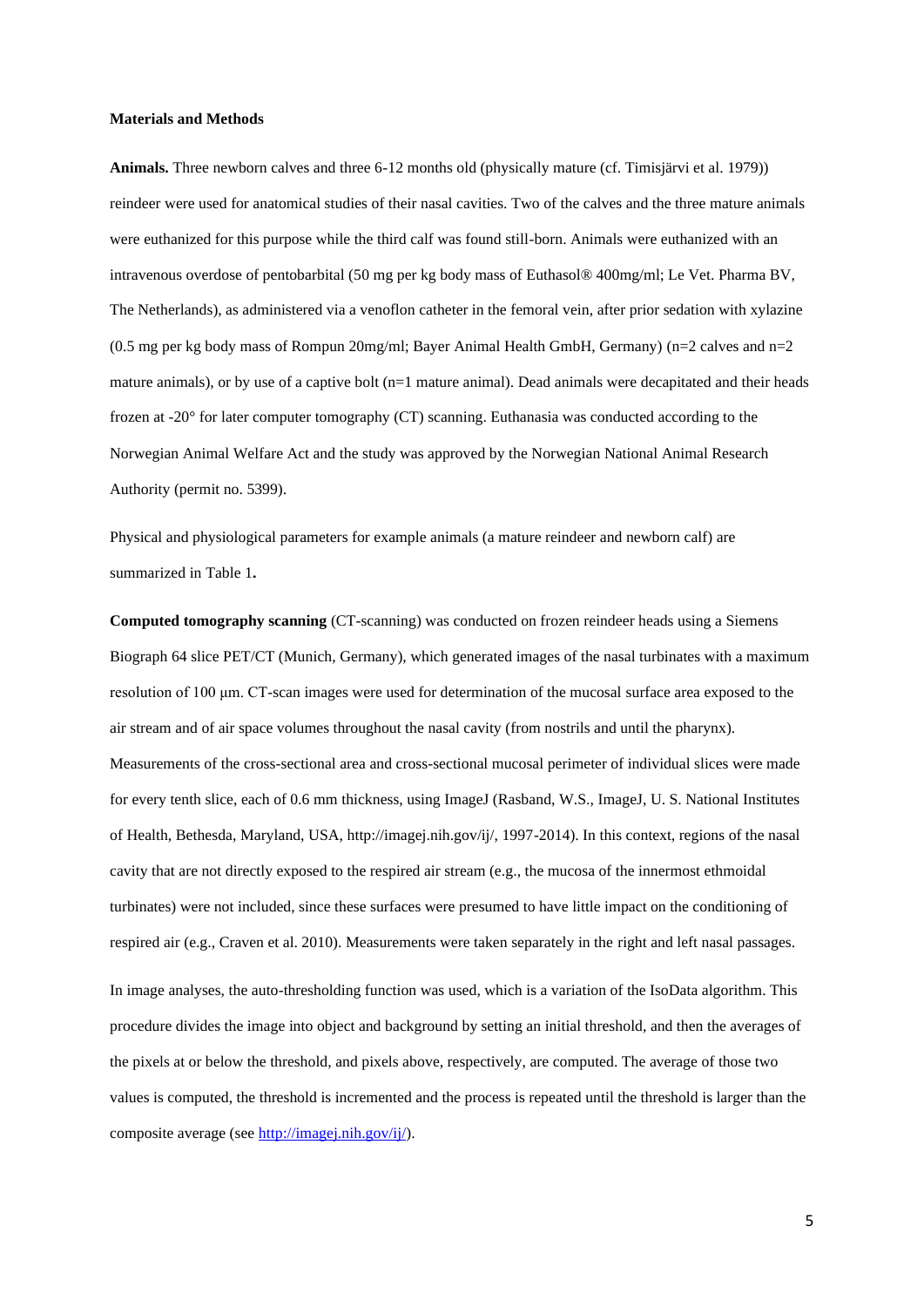## **Theoretical Formulation**

The thermodynamic description of the nasal system was formulated by Magnanelli *et al*. (Magnanelli *et al.* 2017). Essential parts are restated here for ease of reading.

**The Nasal System.** The complex geometry of the reindeer nose is characterized by richly vascularized scrolllike turbinates inside their nasal cavities (Johnsen 1988; Casado Barroso 2014; Magnanelli et al. 2017). The structures are covered by a thin mucosa that produces mucus, which protects the underlying tissues from dehydration. As cold, dry air flows through the nasal cavity during inspiration it is conditioned, i.e. humidified and warmed to deep body temperature (38-39°C, see [Table 1\)](#page-19-0), before it reaches the lungs, using the turbinate mucosa as a heat source. During exhalation, saturated air at body temperature passes over the turbinate surfaces. During heat conservation, these remain cold after the inspiratory phase and subsequently cool down the exhaled air (from the lungs), upon passage, allowing recovery of some of the heat and water that was added upon inhalation. This process is referred to as nasal temporal counter-current heat exchange, or nasal heat exchange, in short (Jackson and Schmidt-Nielsen 1964; Blix and Johnsen 1983; Johnsen et al. 1985; Johnsen 1988).

Nasal complexity, given by cross-sectional area,  $A$ , and perimeter,  $\gamma$ , for any position,  $z$ , along the nasal cavity,  $0 < z < L_{nose}$ , is effectively visualized through a dimensionless coefficient,  $\delta^* = \gamma^2$  $\big/_{A}$ . The usage of non-dimensional parameters allows their geometric comparison independently of animal size (newborn calf, juvenile or adult). In Fig. 2 the parameter  $\delta^*$  increases/decreases when the geometric complexity of the nasal cavity increases/decreases. Usually the dimensional parameter hydraulic diameter,  $D_h = \frac{4A}{v}$ , is used for the simplified 1D modelling of the fluid flows through the complex ducts (White 2003).

In this representation of the nasal system, position 0 is the position of the nostrils and  $L_{nose}$  is at the start of the juncture of the nasal and oral cavities, the oropharynx. Since systems of different lengths are compared, the spatial domain is scaled to lie between 0 and 1.

In modelling, the nasal structure was divided into five different subsystems. These subsystems are airway, mucus/liquid layer, interstitial tissue of the mucosa, arteries and veins. An illustration of the theoretical model is presented in Fig. 3. To explain the variation of thermodynamic variables in the nasal system, dynamic one-dimensional mass and energy balances were formulated for each of the subsystems.

Model-based simulations of respiration in reindeer were compared with reference cases in order to quantify how the nasal anatomy affects the efficiency of heat and water exchange processes. Reference cases are represented by hypothetical noses with similar dimensions but a constant circular geometry and diameter along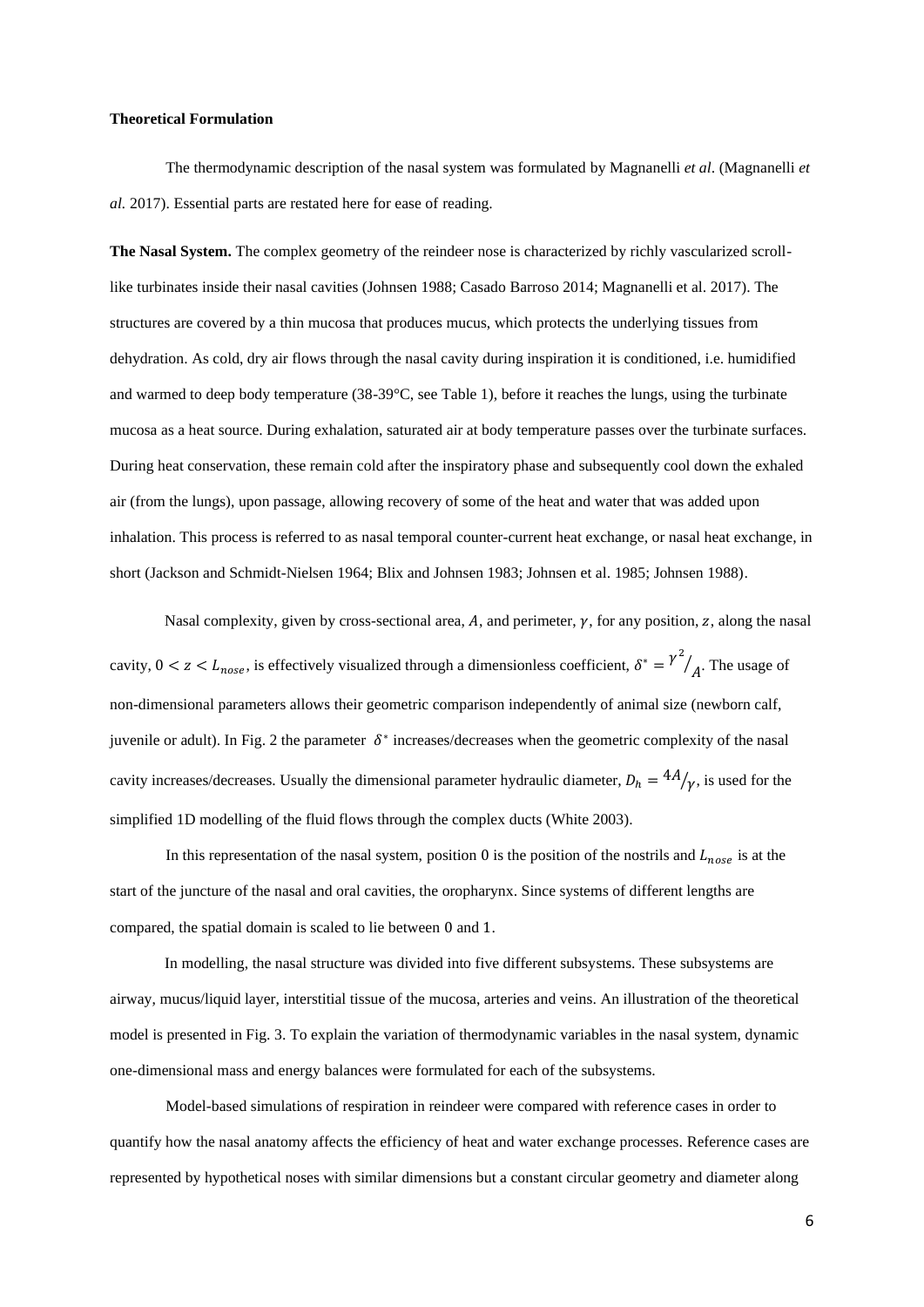the nasal cavity, illustrated for the airway subsystem in [Fig.](#page-23-0) 2 by straight lines. These cases are chosen such that the total surface area and total volume of all subsystems of the nose are equal to that of the real animal (newborn and mature reindeer, respectively).

**Assumptions and Simplifications.** A number of simplifications and assumptions were employed by Magnanelli and co-workers to develop the computational model (Magnanelli *et al.* 2017).

- Any variation in the oxygen and carbon dioxide content of the air is ignored, and the molar composition is taken as constant at 79% nitrogen and 21% oxygen.
- Properties of interstitial tissues are approximated by those of blood and are assumed constant in time.
- Blood and blood vessels are assumed to have invariant properties. Any pressure change in blood vessels is ignored.
- Physiological parameters, such as respiratory minute volume and frequency, are based on values found in, or extrapolated from, the literature (see Table 1) and are assumed constant in time and over the ambient temperature range.
- Dynamic variations of subsystem geometries are ignored.
- The theoretical model is one-dimension in space and state variables are cross-section averaged at all points along the length of the nasal cavity.
- Any phase transition of liquid water to ice is unaccounted for. However, condensation/evaporation of water and its relative latent heat is taken into consideration.
- Metabolic heat production in nasal tissues is ignored.
- The air flow is assumed to be turbulent.

The last assumption is not obvious. As far as the human nose is concerned, the literature support both laminar and turbulent flow. The reindeer nose is, however, much more complex and has, as well special features which promote turbulence (Johnsen 1988; Casado Barroso 2014). This supports the assumption. When air flow is at its maximum during inhalation/exhalation, Reynolds numbers are relatively low for the mature reindeer, ranging from 100 to 900. Still, Womersley numbers are above unity for large parts of the nasal cavity. In terms of the ratio of Reynolds to Womersley numbers, airflow in the nasal vestibule and a majority of the maxilloturbinate region fall (ranging from 250 to 500) within a transitional region between laminar and turbulent flow (Craven et al. 2007).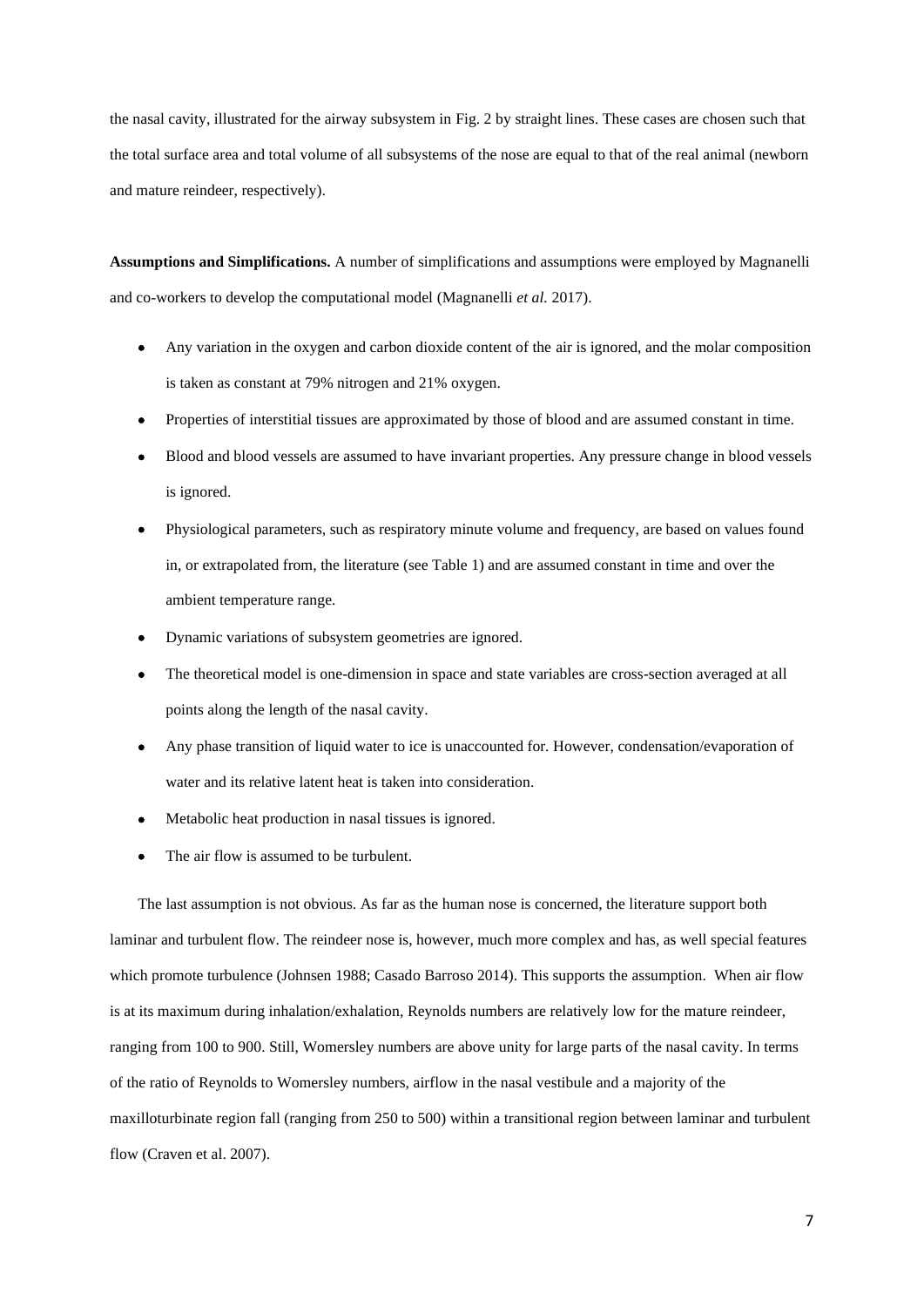The use of a 1D model to describe a highly three-dimensional system will be a simplification of the system. Computational Fluid Dynamics (CFD) simulations would allow to take the full three-dimensional geometry into consideration, but at the same time would require a considerable computational effort for the simulation of a dynamic system, where inputs and outputs varies continuously over time. The procedure used here, makes use of an area averaging technique, well established in chemical engineering (Jakobsen 2008).

**The Entropy Production**. The classical formulation of the second law of thermodynamics states:

$$
\Delta S + \Delta S_0 \ge 0
$$

where Δ*S* is the change in entropy of the system, and Δ*S*<sup>0</sup> is the change in entropy of the environment (Kjelstrup and Bedeaux 2008). The sum of entropy changes for an ideal process is zero. In nature, processes are irreversible. Thus, the sum of entropy changes is positive, and takes the name of entropy production ( $\Sigma_{irr}$ ). According to the Gouy-Stodola theorem, the energy dissipated due to irreversibility in a process,  $E_{lost}$ , is directly related to the entropy production:

$$
E_{lost} = T_{amb} \Sigma_{irr}
$$

where  $T_{amb}$  is the temperature of the ambient (Gouy 1889). It is therefore of interest to study the entropy of the system. A more exhaustive description of the thermodynamic model can be found in (Magnanelli *et al.* 2017).

**Recovery of Heat and Water during Exhalation.** During inhalation water is added to the dry inhaled air from the mucus/liquid layer. The water added,  $M_{w, added}$ , can be calculated from the amount of water that leaves the lungs during exhalation and the amount that enters the nose during inhalation.

$$
M_{w, added} = \int_{\text{ex}} (-F_{w,a})_{z=L} dt - \int_{\text{in}} (F_{w,a})_{z=0} dt
$$

The amount of water recovered during exhalation,  $M_{w,recov}$  is found from the amount of water leaving the lungs and the amount that exits through the nostrils:

$$
M_{w,recov} = \int_{\text{ex}} (-F_{w,a})_{z=L} dt - \int_{\text{ex}} (-F_{w,a})_{z=0} dt
$$

Here  $F_{w,a}$  is the mass flow of water in the air. Subscripts *ex* and *in* refer to the exhalation and inhalation parts of the breathing cycle respectively. The difference between the amount of water added to and recovered from the humid air then gives the amount of water lost to the environment.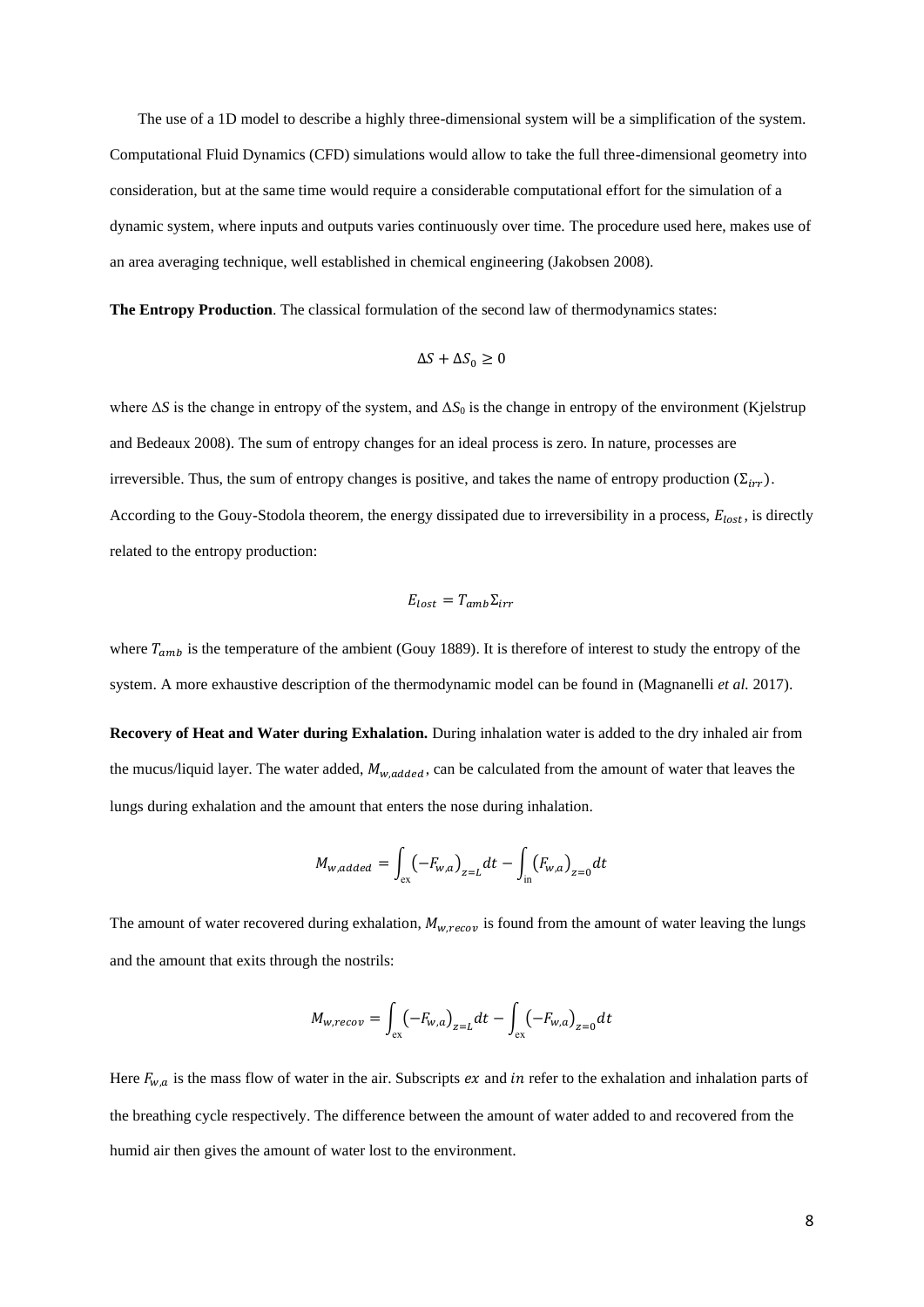The heat added to the air to warm it up during inhalation and the latent heat added due to evaporation of water gives the total heat added to the inhaled air,  $Q_{added}$ :

$$
Q_{added} = \int_{\text{in}} F_a C_{p,a} (T_{body} - T_{amb}) dt + M_{w,added} h_{lat}
$$

where  $F_a$  is the mass flow of humid air,  $C_{p,a}$  is the heat capacity of the air, and  $h_{lat}$  is the latent heat of evaporation of water. The heat removed from the air stream during exhalation and the heat released due to condensation of water gives the total recovered heat,  $Q_{recov}$ :

$$
Q_{recov} = \int_{\text{ex}} F_a C_{p,a} (T_{body} - T_{ex}) dt + M_{w,recov} h_{lat}
$$

where  $T_{ex}$  is the temperature of the air exiting the nostrils. We find the heat lost to the environment,  $Q_{lost}$ , from the difference between the heat added to the air and the heat recovered.

**The respiratory minute volume.** The basic model assumes that example animals were at rest in a thermoneutral environment (Table 1). When the model was run assuming ambient temperatures below thermoneutrality, this would affect respiratory minute volume,  $V_{\text{min}}$ , since thermogenetic metabolic processes would then be initiated, which require an increased *V*<sub>min</sub> (Blix and Johnsen 1983). During inhalation, the consequence would be that a larger volume of air must be warmed per minute. We therefore studied the model's sensitivity to respiratory minute volume, friction factor and nasal vascularization.

The dry air flow, *F*dry, at any time, *t*, during a breathing cycle of duration *τ*breath (calculated from the respiratory frequency, *f*a) is modelled as a sinusoidal function with no resting phase between inhalation and exhalation (Magnanelli *et al.* 2017).

$$
F_{dry} = F_{dry,max} sin\left(\frac{2\pi}{\tau_{breath}} t\right)
$$

The maximum dry air flow during the breathing cycle,  $F_{\text{dry,max}}$ , is calculated from the respiratory minute volume. Increasing the respiratory minute volume leads to larger air flow, and significantly affects the state of the various nasal subsystems.

**The nasal friction factor.** While the pressure drop due to frictional flow is negligible, typically lower than 300 Pa during calm breathing (Magnanelli *et al.* 2017), the friction factor has a significant effect on convective heat transfer. For instance, when the friction factor increases, the resistance to convective heat transfer decreases. An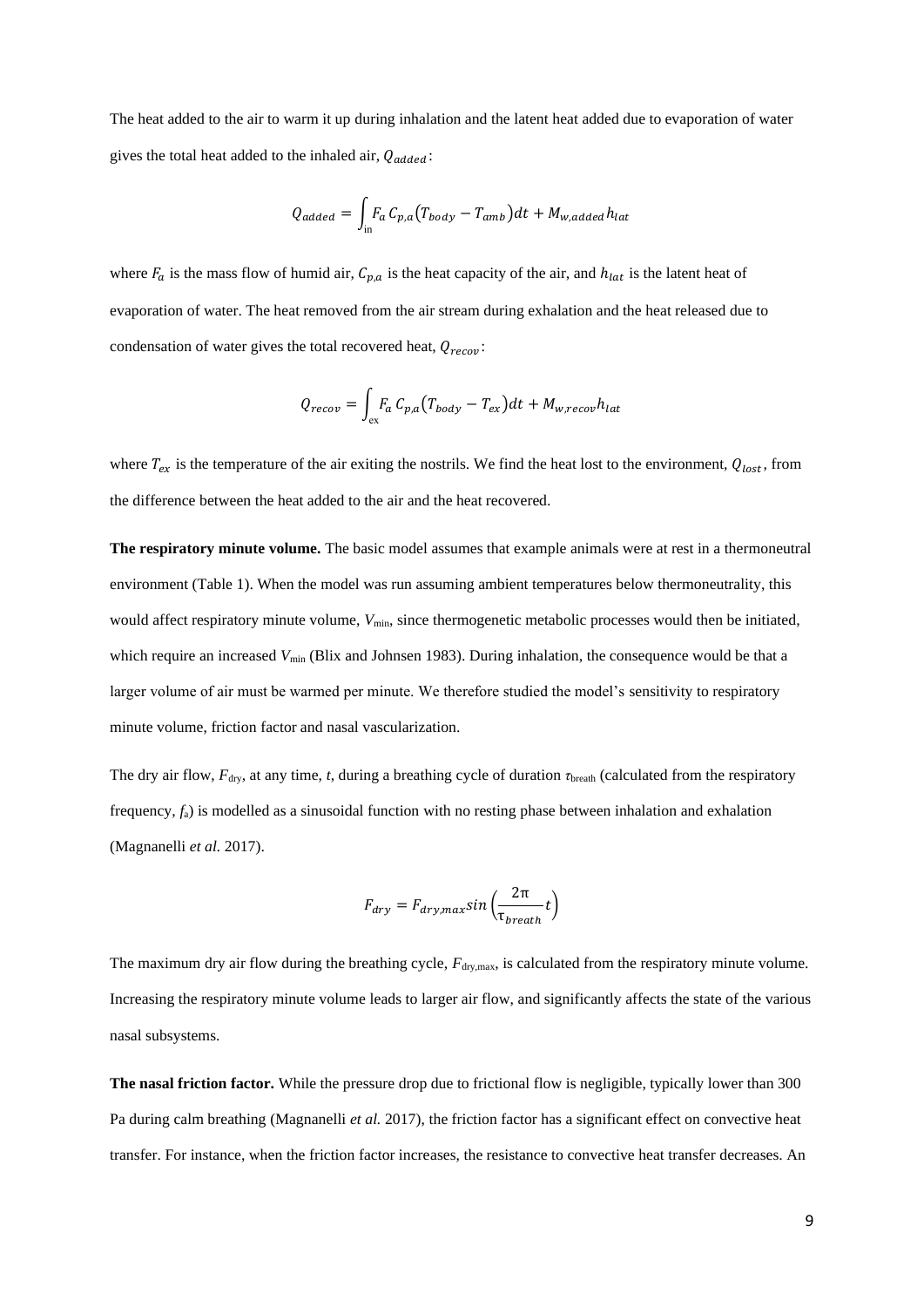empiric expression for the friction factor for flow through the nose of a reindeer has yet to be established. However, an expression for flow through the human nasal cavity for similar respiratory minute volumes is available (Zamankhan *et al.* 2006).

$$
f = \frac{47.78}{\text{Re}} \left( 1 + 0.127 \text{Re}^{0.489} \right)
$$

Here Re is the Reynolds number and *f* is the friction factor. However, reindeer nasal structure is more complex and convoluted than that of humans and it is therefore likely that such a structure would lead to a larger friction factor than the human one. We will, therefore, further investigate how a higher friction factor would influence respiration. We do this by comparing the results obtained with the friction factor calculated according to the equation above with those obtained with an increased friction factor.

A complete description of how heat and mass transport coefficients are affected by the friction factor and by other parameters can be found in Magnanelli *et al*. (2017).

**Nasal vascularization.** In a study of the nasal anatomy of reindeer, it was noted that the cross-sectional area of veins was some 6-10 times larger than that of arteries (Casado Barroso 2014). In the theoretical model, blood flows through arteries and veins in a counter-current configuration. A portion of the amount of heat carried by arterial blood is transferred to venous blood, sending warmed venous blood back to the body core (Johnsen et al. 1985). To investigate the importance of the abundant venous supply, we ran a simulation with the density of veins reduced by a factor of three. Thereby, venous blood velocity was doubled, but, more importantly, the geometrical alteration decreased the interfacial area between veins and interstitial tissues at any point along the nasal cavity, also by a factor of three.

## **Results**

The results are shown in Figs. 4-11. We have simulated respiration for the newborn reindeer and compared the results with those from the mature animal. Specifically, we have investigated the effect on the system by varying a selection of physiological parameters relevant to respiration, i.e. the respiratory minute volume, nasal friction factor and geometry of veins, in all cross-sections along the nasal cavity. To allow comparison, we have partially run the model at very low ambient temperatures, although these are unlikely encountered by newborn reindeer.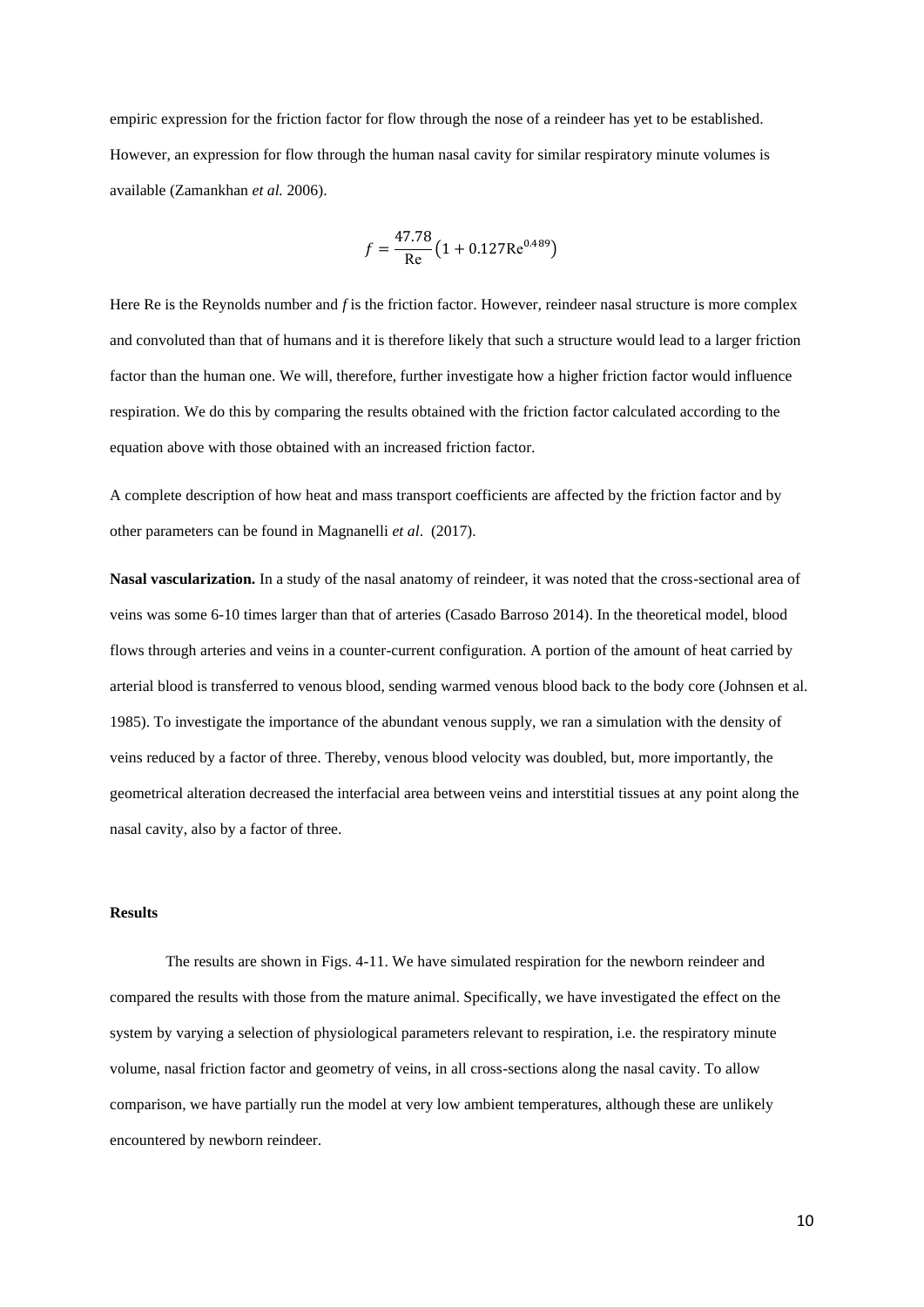Heat and water losses to the environment during respiration in the newborn calf. The mass-averaged temperature of exhaled air, as well as the difference between the newborn reindeer and its reference case (i.e., a hypothetical nose with similar dimensions but a constant circular geometry and diameter along the nasal cavity) in terms of heat and water losses to the environment, are presented in Fig. 4. In the ambient temperature range 0 to  $-30^{\circ}$ C, the model predicts that the newborn loses 26-41% more water to the environment than does its reference case, and it loses 16-17% more heat. The mass-averaged temperature of exhaled air is, for the newborn, 1.6-3.6°C higher than for its reference case, for the considered ambient temperature interval. For an ambient temperature of  $-30^{\circ}$ C, the time-averaged temperature profile of interstitial mucosal tissues is shown for the new-born calf and its reference i[n Fig.](#page-26-0) 5. Along the whole nasal cavity of the calf, its interstitial mucosal tissues are on average warmer than for the reference. The difference is in the range of 0.2-7.9°C, and for tissues around the nasal orifice the difference is roughly 7°C.

**Entropy production during respiration in the newborn calf.** The local entropy production profile during respiration at an ambient temperature of –30°C is shown for the reindeer calf and its reference case in [Fig.](#page-27-0) 6. In terms of total entropy production, we find  $0.0019 \text{ J K}^{-1}$ cycle<sup>-1</sup> (i.e. for a full inspiration and expiration cycle) for the calf and  $0.0018$  J K<sup>-1</sup>cycle<sup>-1</sup> for its reference case. The nasal anatomy of the reindeer calf gives a 5% increase in total entropy production in simulated respiration compared to the uniform anatomy of its reference case. The specific total entropy production during respiration, at ambient temperatures of  $-30$  to  $0^{\circ}$ C, is shown for the mature reindeer and the newborn in [Fig.](#page-28-0) 7. It is 1.9-2.8 times larger for the newborn than for the mature animal in this temperature range. The specific entropy production during inhalation is 1.4-2 times larger than during exhalation for both specimens. Absolute differences in specific total entropy production during respiration between animals and their respective reference cases are presented in Fig. 8. Negative values indicate that the animal performs better than its reference case in terms of the entropy production (which, hence, is lower for the newborn than for the reference case). For the ambient temperature of 0°C, both the mature and the newborn reindeer have lower specific total entropy production than their respective reference cases. At temperatures below 0 $^{\circ}$ C, the differences are –10% to –15% for the mature reindeer and –1% to 4% for the newborn, compared to their respective reference cases, i.e. the difference is positive for  $-20$  and  $-30^{\circ}$ C. Thus, our model predicts that at ambient temperatures of  $-20^{\circ}$ C and lower, the newborn would be unable to warm up the air to within 6 $^{\circ}$ C of its body temperature. At ambient temperatures of –10 and 0°C, 90% and 70% of the length of the newborn's nose are required to warm up the air.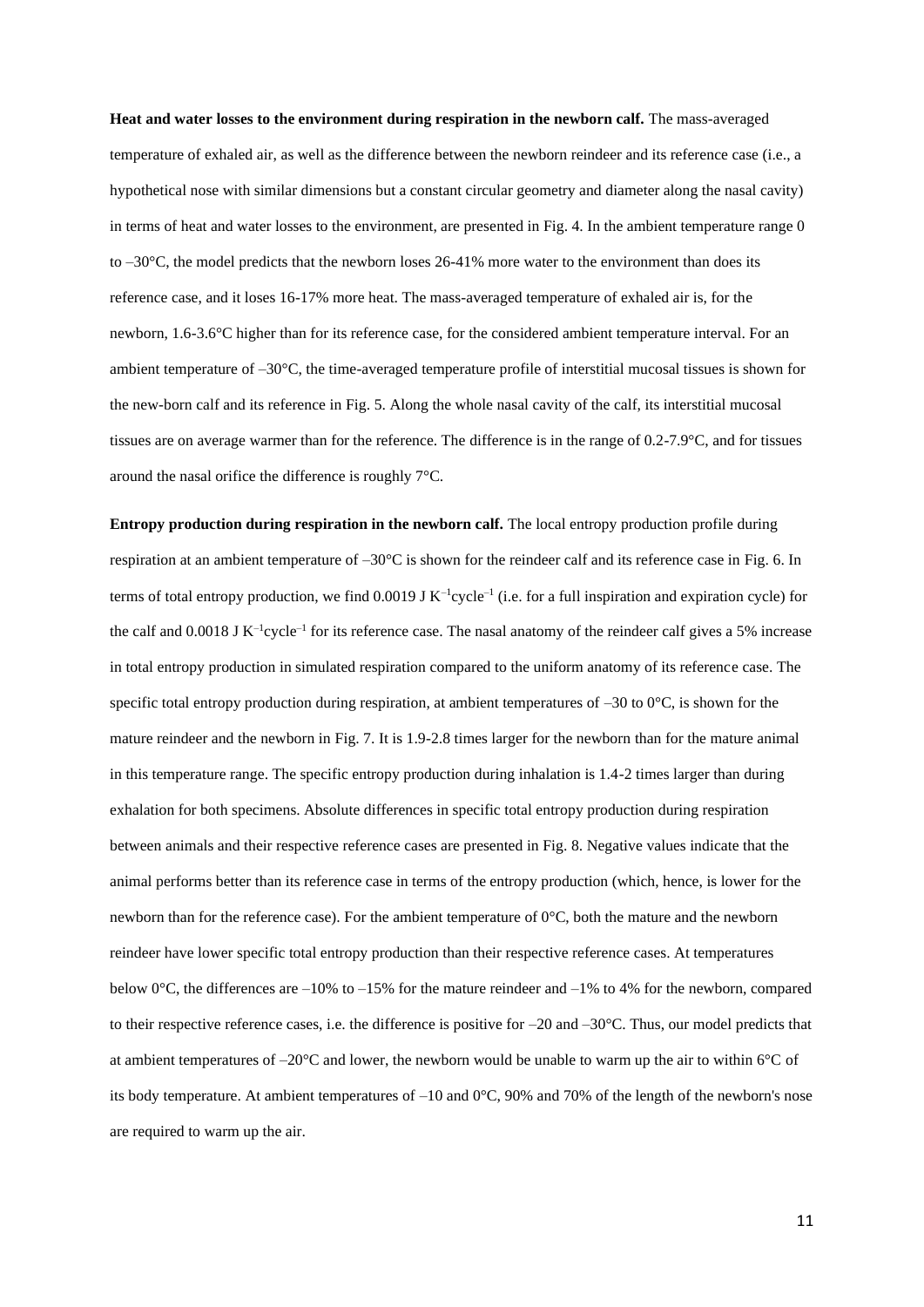**Effects of varying respiratory minute volume in the mature reindeer.** The effect of doubling the minute volume for the mature animal, (i.e. from 0.1 to 0.2  $dm<sup>3</sup> min<sup>-1</sup>kg<sup>-1</sup>$ , corresponding to an increase in the volumetric flow rate from 5.4 to 10.8  $dm^3$  min<sup>-1</sup>) is illustrated in terms of local entropy production in Fig. 9. A doubling of the minute volume leads to a 91% increase in the total entropy production (from  $0.0187$  to  $0.0358$  J K<sup>-1</sup>cycle<sup>-1</sup>). The total entropy production is smaller for the mature reindeer than for its reference case also when the respiratory minute volume is doubled. The amount of heat and water lost to the environment increases, but not proportionally, from 267 J min<sup>-1</sup> and 1.4 mg min<sup>-1</sup> to 582 J min<sup>-1</sup> and 2.5 mg min<sup>-1</sup>, respectively. To warm up the inhaled air to within 6°C of the animal's core body temperature in simulations, the mature reindeer needs 74% of the length of its nose when the ambient temperature is  $-30^{\circ}$ C. Whereas when the minute volume is doubled, the reindeer needs 97% of the nasal length to warm up the air. In simulations of respiration, the average temperature of all subsystems is lower when the minute volume increases, due to the increased need for air warming.

**Effects of varying nasal friction factor in the mature reindeer.** Doubling the friction factor leads to a 1.5-2 times larger Reynolds number range. The Reynolds number has a direct influence on the heat and mass transfer in the nasal cavity, as larger Reynolds number reflects higher turbulence inside the nasal cavity (Incropera et al. 2007). The effect on the average temperature profile of air along the nasal cavity at an ambient temperature of – 30°C, is shown in Fig. 10. The air temperature is for large parts of the nasal cavity 2-3°C higher during inhalation, compared to before doubling of the friction factor. During exhalation in an ambient temperature of – 30°C, the temperature of air exiting the nostrils is approximately 3°C lower when the friction factor is doubled. For a breathing cycle, a decrease from 0.0187 to 0.0173 J  $K^{-1}$ cycle<sup>-1</sup>, a 7% decrease, is observed in the total entropy production. The doubled friction factor leads to a decrease in the amount of heat and water lost, from  $267$  J min<sup>-1</sup> and 1.4 mg min<sup>-1</sup> to 242 J min<sup>-1</sup> and 1.2 mg min<sup>-1</sup>, respectively.

**Effects of varying branching of veins along the nasal cavity of the mature reindeer.** Fig. 11 shows the average temperature profile of interstitial tissues (the mucosa) for the mature reindeer when relating to the actual cross-sectional proportion of veins vs. arteries (see Casado Barroso 2014), and for a simulation where the density of veins has been reduced (by a factor of three). The average temperature of interstitial tissues is higher when venous density is reduced, with the largest difference between the two cases being roughly 9°C in tissues near nostrils. The heat and water losses increase, from 267 J min–1 and

1.4 mg min<sup>-1</sup> to 303 J min<sup>-1</sup> and 2.2 mg min<sup>-1</sup>, respectively.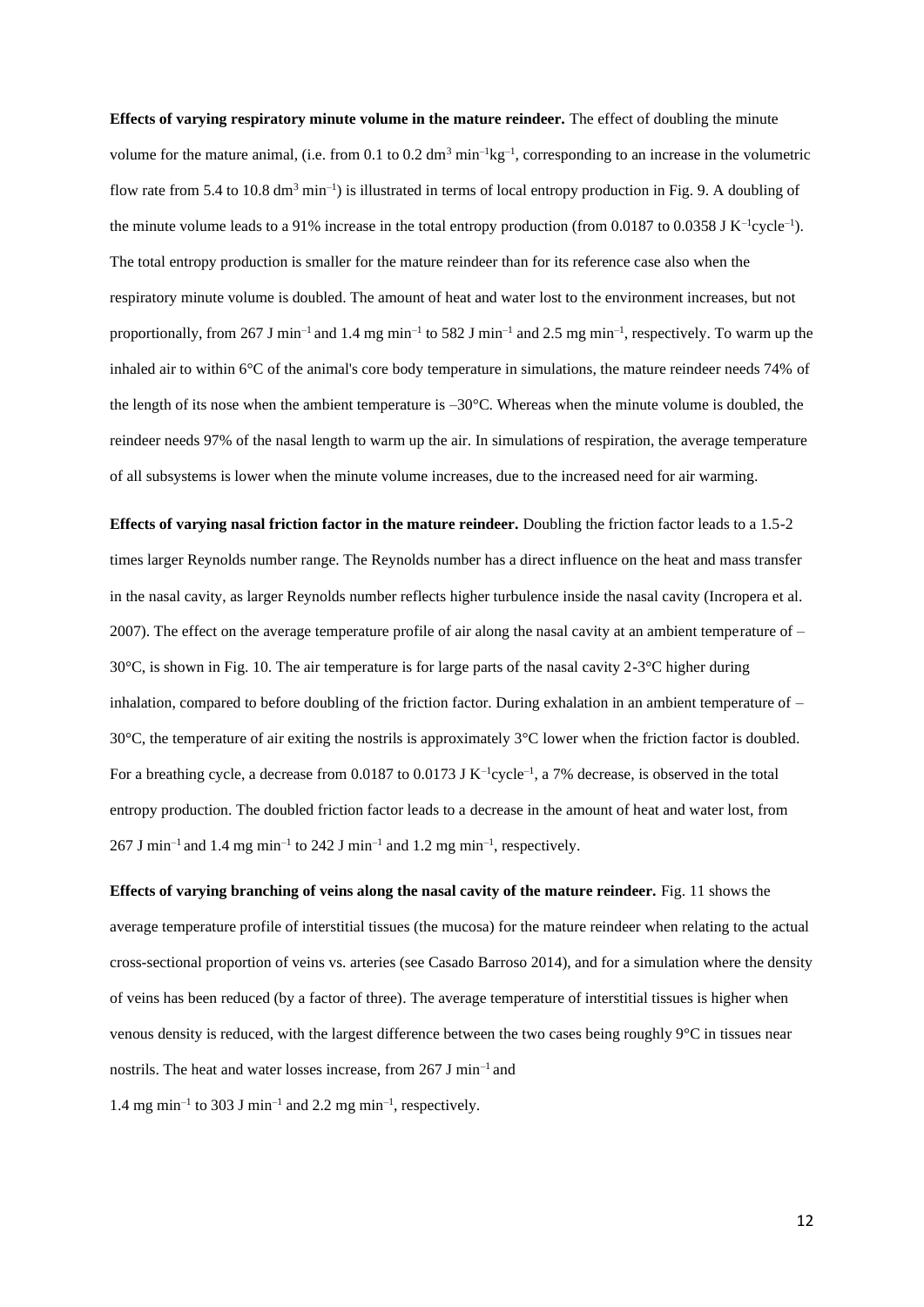## **Discussion**

Our simulations demonstrate that the nasal anatomy and its structural design have a profound effect on nasal heat and water exchange and entropy production during respiration, in both the mature and the newborn reindeer. These simulation results were here compared with hypothetical reference noses, which have the same total volumes and surface areas as the animals' nasal subsystems, but where the reference nose anatomy is assumed to be uniform over the nasal cavity. In this manner, we investigated the impact of the nose structure. Simulations of a mature reindeer were investigated before in a similar manner by Magnanelli and co-workers (2017), who showed that, compared to a reference case defined as above, the reindeer nasal anatomy gave a 9- 20% reduction in total entropy production. This occurred with roughly the same heat and water losses to the environment, while the temperature of interstitial mucosal tissues was kept warmer (Magnanelli *et al.* 2017). When comparing respiration of the newborn reindeer with its reference case, however, the newborn reindeer nose appears to perform worse in terms of specific total entropy production and heat and water losses to the environment (see Figs. 4-6).

Thus, heat and water losses to the environment during simulated respiration were significantly higher for the newborn than for its reference, particularly at low ambient temperatures. The losses are related to the exhaled air temperature, in the sense that the lower exhaled air temperature of its reference case than that of the newborn means that less heat was lost, and a larger amount of heat was recovered, during exhalation for the reference case. In terms of minimizing losses to the environment, it is beneficial to keep a cold mucosal lining, such that the driving forces for heat and mass recovery during exhalation becomes larger. For  $-30^{\circ}$ C the model predicts sub-zero tissue temperatures near nostrils (Fig.5), indicating that extra heat supply to this region may be necessary to prevent tissue freezing, as previously recognized from experimental studies in mature reindeer (Johnsen et al. 1985).

These experiments showed that at an ambient temperature of  $-30^{\circ}$ C, the turbinates, i.e. the middle section of the nasal cavity, held an average temperature 10-15°C lower than that of the tissues near the nasal orifice. It was hypothesised that the warm distal tissues were a result of blood perfusion independent of the nasal cavity tissues, presumably to prevent freezing injuries at very low ambient temperatures (Johnsen *et al.* 1985). Magnanelli *et al.* compared these experimental values with the temperature profile predicted for a mature reindeer using the present model, noting also the model's inability to accurately predict the temperature of tissues near the nasal orifice, since an independent perfusion source of the nasal orifice was not taken into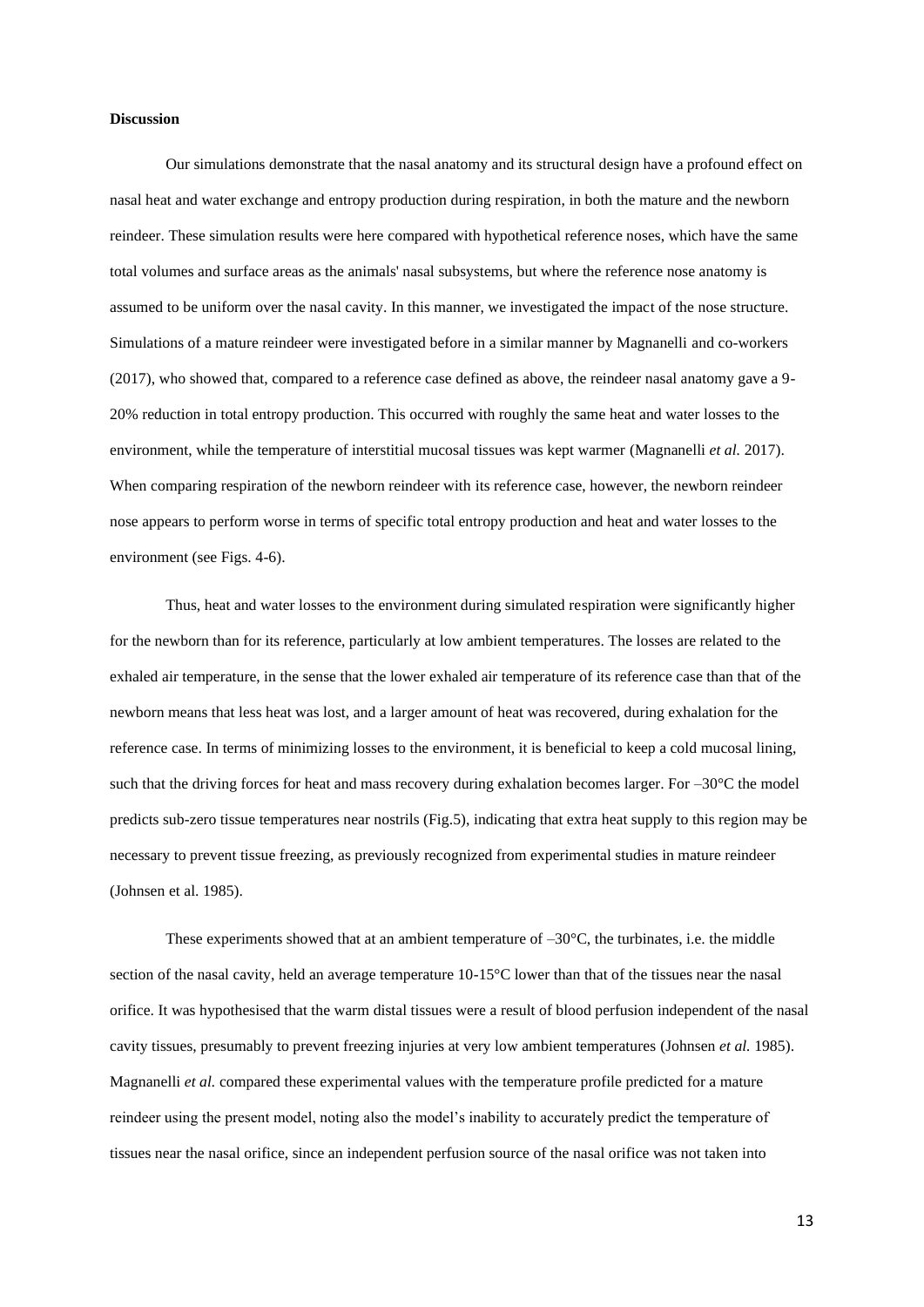account (Magnanelli *et al.* 2017). Experiments have yet to be conducted to accurately determine blood flow in absolute numbers in the nostril region of reindeer (both newborn and mature). The simulations for the newborn that predicted sub-zero temperatures for these tissues at an ambient temperature of  $-30^{\circ}$ C, support the idea that independent perfusion is indeed important in keeping the most peripheral tissues from freezing, should calves ever be exposed to such extreme temperatures.

Magnanelli and collaborators found that the complex nasal anatomy of the reindeer gave a more uniform entropy production profile than the less complex, straight reference nose, whereas tissues were on average warmer, despite similar amounts of heat and water lost to the environment (Magnanelli *et al.* 2017). It is known that a uniform distribution of entropy production is a characteristic of systems with high energy efficiency (Kjelstrup et al. 2018). Optimization studies of industrial equipment have also shown that energyefficient processes are characterized by uniform entropy production profiles (Johannessen and Kjelstrup 2005; Kjelstrup and Bedeaux 2008; Wilhelmsen *et al.* 2010). Gheorghiu *et al.* (2005) showed, using a theoretical model for mass transport in the mammalian lung, that the fractal-like architecture of the lung gave uniform entropy production across all branches of the bronchial tree and ensured at the same time optimal energyefficient functioning. We find these similarities striking, suggesting that the structures that have developed and are found in nature, could be of general interest in engineering. Some first attempts in this direction have already been made, where the geometry of a plug-flow reactor was numerically optimized in order to reduce entropy production (Magnanelli et al. 2019).

For the ambient temperature of  $-30^{\circ}$ C the local entropy production profile for the newborn may be described as less uniform than in its reference case (Fig. 6), and the total entropy production is indeed 5% higher. In the anatomical study of the newborn and mature reindeer, it was found that the nasal surface-area-to-mass ratio was large for the newborn (i.e.  $40.79 \text{ cm}^2 \text{ kg}^{-1}$  compared to  $14.70 \text{ cm}^2 \text{ kg}^{-1}$  for the mature animal). These numbers alone may suggest that the necessary anatomy for energy-efficient nasal heat exchange is already present from birth (Casado Barroso 2014). In contrast, the present computational model allows us to hypothesise that the calf at birth has a nasal anatomy that is not as energy efficient as that of the adult, and that the mature efficiency developed during the first months of its life.

As it grows older during the summer the nasal structure becomes more efficient from an energy conservation perspective. The development (see above) prepares the animal to face the coming arctic winter, at which time the animal must be self-sufficient. In the short periods of cold weather during late spring and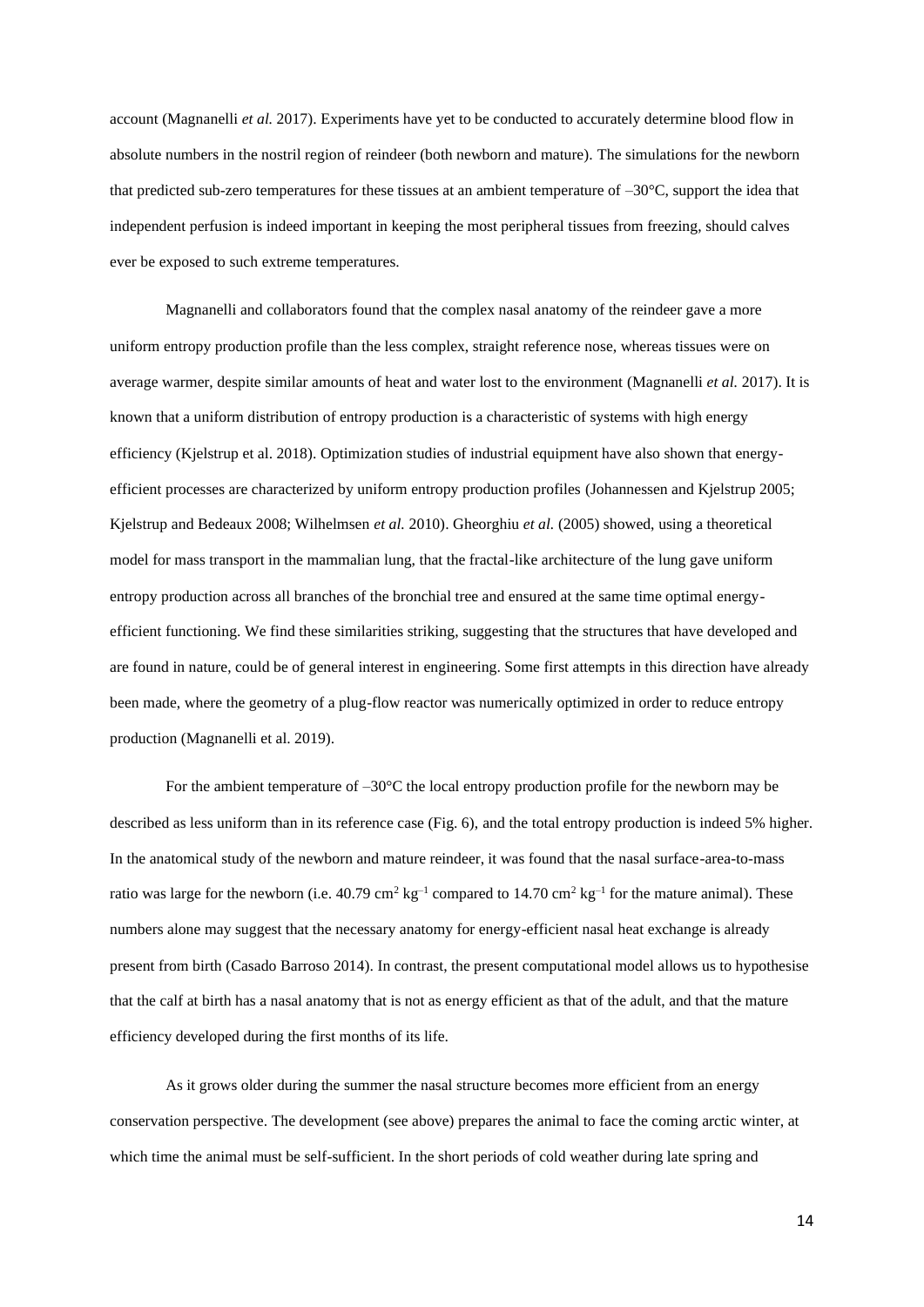summer, when the animal is still a calf, the immaturity of the nasal structure may not be so critical. Fast growth may be more important than energy efficiency, particularly since feed, available as milk via its mother, usually is not a limiting resource.

The less complex structure of the nasal cavity (and the resulting smaller nasal surface area) near the nostrils helps shifting heat and water exchange processes away from the nostril region and into the complex turbinates. Considering the local entropy profile for the mature animal (Fig. 9), doubling the respiratory minute volume does not significantly increase the energy dissipation near the nostrils. Instead, air quickly flows through the nostril region, and a maximum is observed in the local entropy production around the region where complex turbinate structures greatly increase the nasal surface area. Local entropy production profiles for the reindeer are therefore more uniformly distributed over the nasal cavity, than for the reference case. Doubling the respiratory minute volume leads to roughly a doubling of total entropy production and heat and water losses during respiration, if other physiological parameters (e.g., nasal blood flow) are kept constant.

It is likely that the friction factor for air flow through the reindeer's complex nasal cavity is considerably higher than values given by correlations for flow in the nasal cavity of humans (Zamankhan *et al.* 2006) and used in this work. In terms of geometry, the human nasal cavity is considerably simpler than that of the reindeer, featuring an almost open channel for air flow. Thus, the simulations with increased friction factor might be more relevant for the description of the reindeer respiration processes than the reference ones. The friction factor has a large influence on the convective heat transfer between air and mucus layer. A high friction factor, causing higher convective heat transport, would lead to a further reduction in heat and water losses as well as in total entropy production.

By reducing the venous density in the mucosal lining by a factor of three, we aimed to elucidate the effect of the extent of venous vascularization on the heat exchange processes in the nose. Near the nostrils, the average temperature of tissues is  $10^{\circ}$ C higher when venous vascularization is reduced. By investigating the heat flux from interstitial tissues to veins along the nasal cavity, we find that for a breathing cycle, the heat transfer is reduced from 141 to 87 J cycle<sup>-1</sup> with less vascularization. The abundance of veins compared to arteries may facilitate venous transport of heat back to the body core. This effect is also reflected in terms of local entropy production. Due to the higher temperature of nasal subsystems with reduced venous representation, the heat exchange processes would be shifted toward the nostrils. As a result, the local entropy production profile is less uniform over the length of the nasal cavity, leading to a 6% increase in total entropy production during

15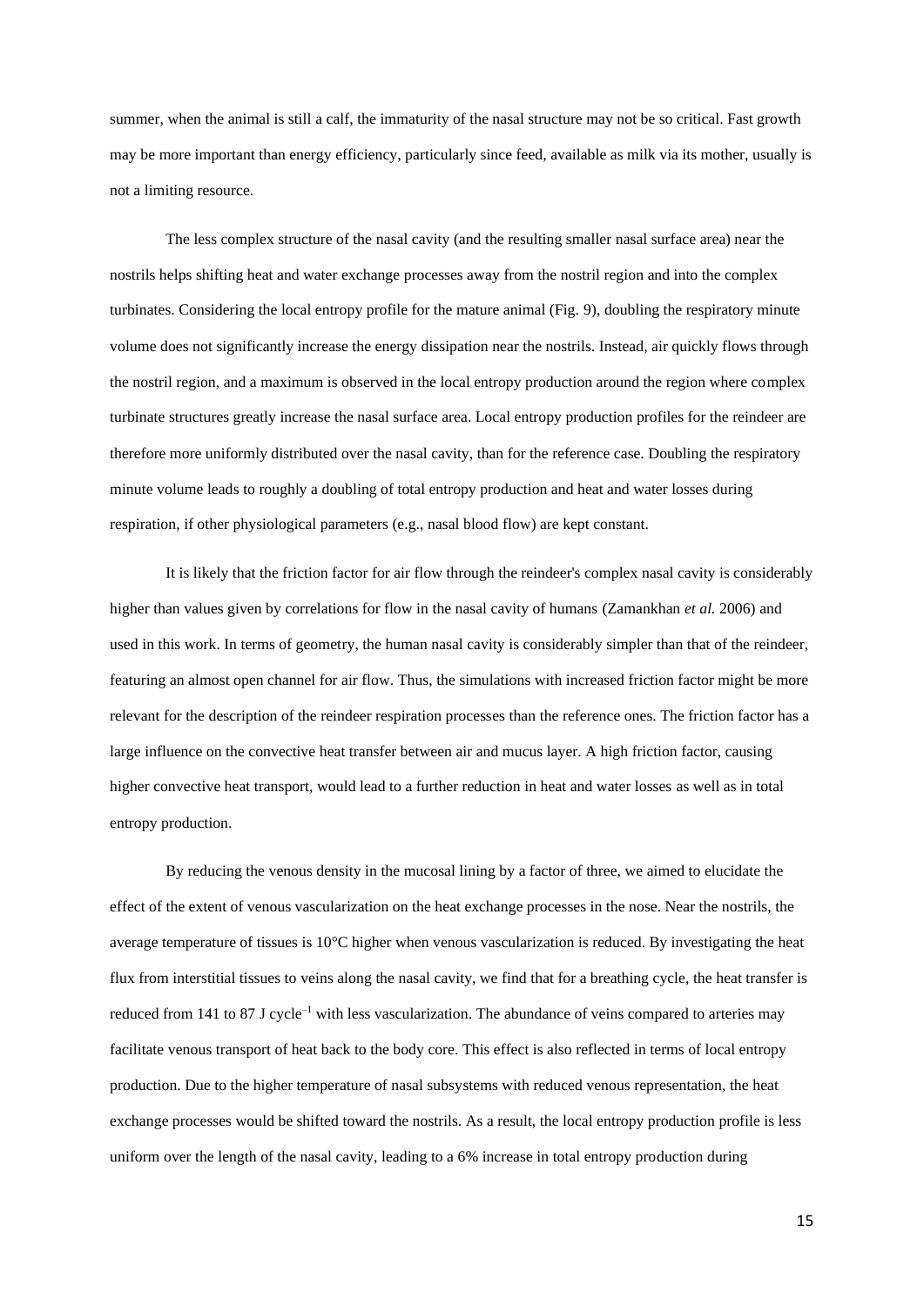respiration. Additionally, the amount of heat and water lost to the environment increased. Our simulations, thus, suggest that the abundance of veins may aid in properly controlling temperature profiles in the nose, such that the nose is sufficiently warm, but not excessively warm, keeping the dissipation of heat within limits.

Another physiological parameter of significance to nasal heat and water exchange is the dynamic ability to alternate the blood flow pattern through the nasal mucosa, from counter-current to unidirectional flow. This change decreases the nasal temperature gradient, from proximal to distal part of the nose, thereby allowing for increased energy dissipation in potentially hyperthermic animals. It is achieved by primarily draining venous blood from the distal part of the nasal mucosa via the dorsal nasal (Johnsen *et al.* 1985). The current computational model only simulates counter-current blood flow. A vascular configuration yielding unidirectional flow could be explored in future simulations of respiration.

In summary, we have continued our studies of arctic animals, with the aim to elucidate the energy efficiency of their respiratory tracts, and the role of the tissue structure for optimal function. We have confirmed previous studies in mature reindeer; that the convoluted structure improves the animal ability to control its energy loss (e.g. Blix and Johnsen (1983) and Magnanelli et al. (2017)). The role of the venous system in the regulation of the overall nasal temperature profile, ensuring high energy recovery, was pointed out. These findings are important because they point at geometrical structure as an important parameter in energy efficient design. Knowledge of structure-function relationships in the context of energy may benefit man-made creations.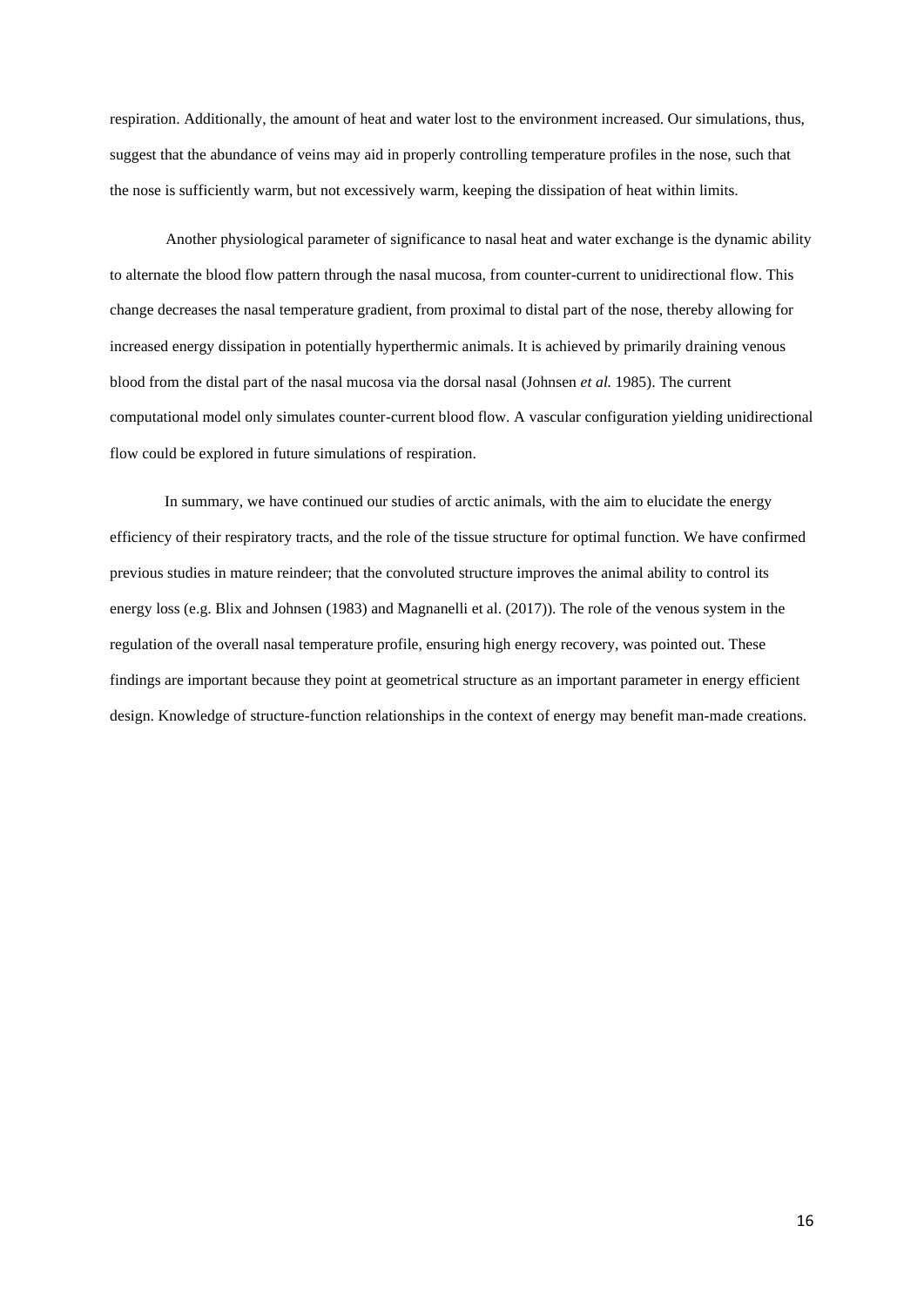## **References**

- Anonymous (2017). Nomina anatomica veterinaria, 6th edition. Prepared by the International Committee on Veterinary Gross Anatomical Nomenclature (ICVGAN) for the World Association of Veterinary Anatomists (WAVA). [http://wava-amav.org](http://wava-amav.org/)
- Blix AS & Johnsen HK. (1983). Aspects of nasal heat exchange in resting reindeer. *The Journal of Physiology* 340:445–454.
- Blix AS. (2005). *Arctic Animals and Their Adaptations to Life on the Edge*. Tapir Academic Press, Trondheim.
- Blix AS, Walloe L, Folkow LP. (2011). Regulation of brain temperature in winter-acclimatized reindeer under heat stress. *J Exp Biol* 214:3850-3856.
- Blix AS. (2016). Adaptations to polar life in mammals and birds. *The Journal of Experimental Biology* 219:1093-1105.
- Casado Barroso IL. (2014). The ontogeny of nasal heat exchange structures in Arctic artiodactyles. MSc thesis, UiT The Arctic University of Norway, 72 pp.
- Collins JC, Pilkington TC, Schmidt-Nielsen K. (1971). A model of respiratory heat transfer in a small mammal. Biophys J 11:886-913.
- Coppens M-O. (2012). A nature-inspired approach to reactor and catalysis engineering. *Current Opinion in Chemical Engineering* 1:281-289.
- Craven BA, Neuberger T, Paterson E, Webb A, Josephson E, Morrison E, & Settles G (2007). Reconstruction and morphometric analysis of the nasal airway of the dog (Canis familiaris) and implications regarding olfactory airflow. The Anatomical Record 290:1325-1340.
- Craven BA, Paterson EG & Settles GS (2010). The fluid dynamics of canine olfaction: unique nasal airflow patterns as an explanation of macrosmia. *J R Soc Interface* 7:933-943.
- Gheorghiu S, Kjelstrup S, Pfeifer P & Coppens MO (2005). Is the Lung an Optimal Gas Exchanger? In *Fractals in Biology and Medicine*, ed. Losa GA, Merlini D, Nonnenmacher TF & Weibel ER, pp. 31-42. Birkhäuser Basel, Basel.
- Gouy G. (1889). Sur l'énergie utilisable. *J Phys Theor Appl* 8:501-518.
- Henshaw RE, Underwood LS & Casey TM. (1972). Peripheral thermoregulation: foot temperature in two Arctic canines. *Science* 175:988-990.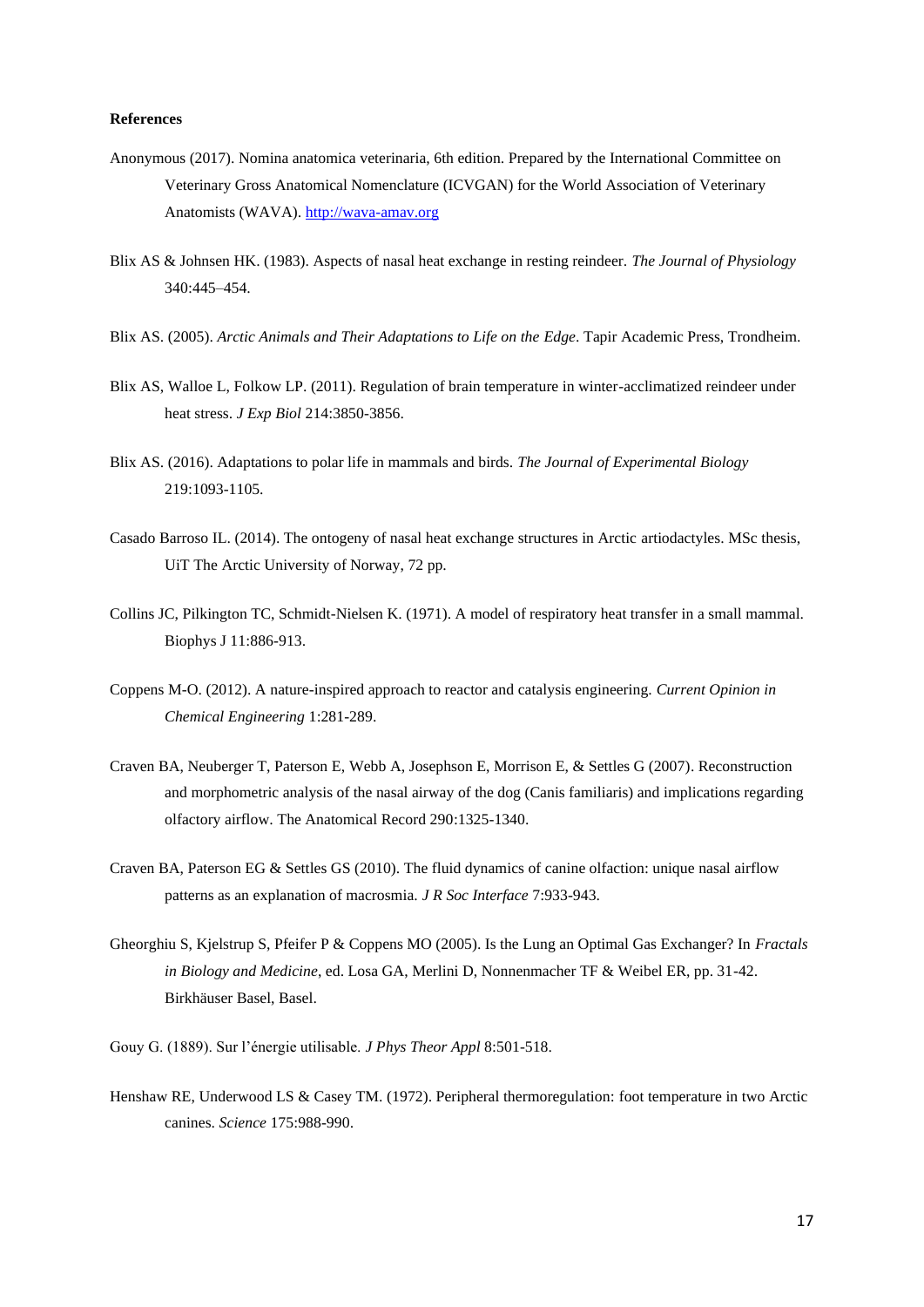- Hill RW, Wyse GA & Anderson M. (2016). *Animal Physiology*. Sinauer Associates Inc.: Sunderland Massachusetts
- Incropera FP, Dewitt DP, Bergman TL, Lavine AS. (2007). *Fundamentals of Heat and Mass Transfer.* John Wiley and Sons Inc.: New York
- Jacobsen HA (2014). *Chemical Reactor Modeling.* Springer International Publishing: Switzerland
- Johannessen E & Kjelstrup S. (2005). A highway in state space for reactors with minimum entropy production. *Chemical Engineering Science* 60:3347-3361.
- Johnsen HK. (1988). Nasal heat exchange: An experimental study of effector mechanisms associated with respiratory heat loss in Norwegian reindeer (Rangifer tarandus tarandus). PhD thesis, University of Tromsø, 87 pp
- Johnsen HK, Blix AS, Jorgensen L & Mercer JB. (1985). Vascular basis for regulation of nasal heat exchange in reindeer. *Am. J. Physiol. - Regulatory, Integrative and Comparative Physiology* 249:R617-R623.
- Kjelstrup S & Bedeaux D. (2008). *Non-Equilibrium Thermodynamics of Heterogeneous Systems*. World Scientific Publishing: Singapore.
- Magnanelli E, Wilhelmsen Ø, Acquarone M, Folkow LP & Kjelstrup S. (2017). The Nasal Geometry of the Reindeer Gives Energy-Efficient Respiration. *Journal of Non-Equilibrium Thermodynamics* 42: 59-78.
- Magnanelli E, Solberg SBB & Kjelstrup S (2019). Nature-inspired geometrical design of a chemical reactor, *CHERD* 152:20-29
- Markussen KA, Rognmo A & Blix AS. (1985). Some aspects of thermoregulation in newborn reindeer calves (Rangifer tarandus tarandus). *Acta Physiologica Scandinavica* 123:215-220.
- Mercer JB, Johnsen HK, Blix AS & Hotvedt R. (1985) Central control of expired air temperature and other thermoregulatory effectors in reindeer. *Am. J. Physiol.* - Regulatory, Integrative Comp. Physiol. 17 248:R679-R685.
- Moote I. (1955). The thermal insulation of caribou pelts. *Textile Research Journal* 25:832-837.
- Negus VE. (1958). *The comparative anatomy and physiology of the nose and paranasal sinuses.* E & S Livingstone Ltd, Edinburgh.
- Nilssen KJ, Sundsfjord JA, Blix AS. (1984). Regulation of metabolic rate in Svalbard and Norwegian reindeer. *Am. J. Physiol.* 247:R837-R841.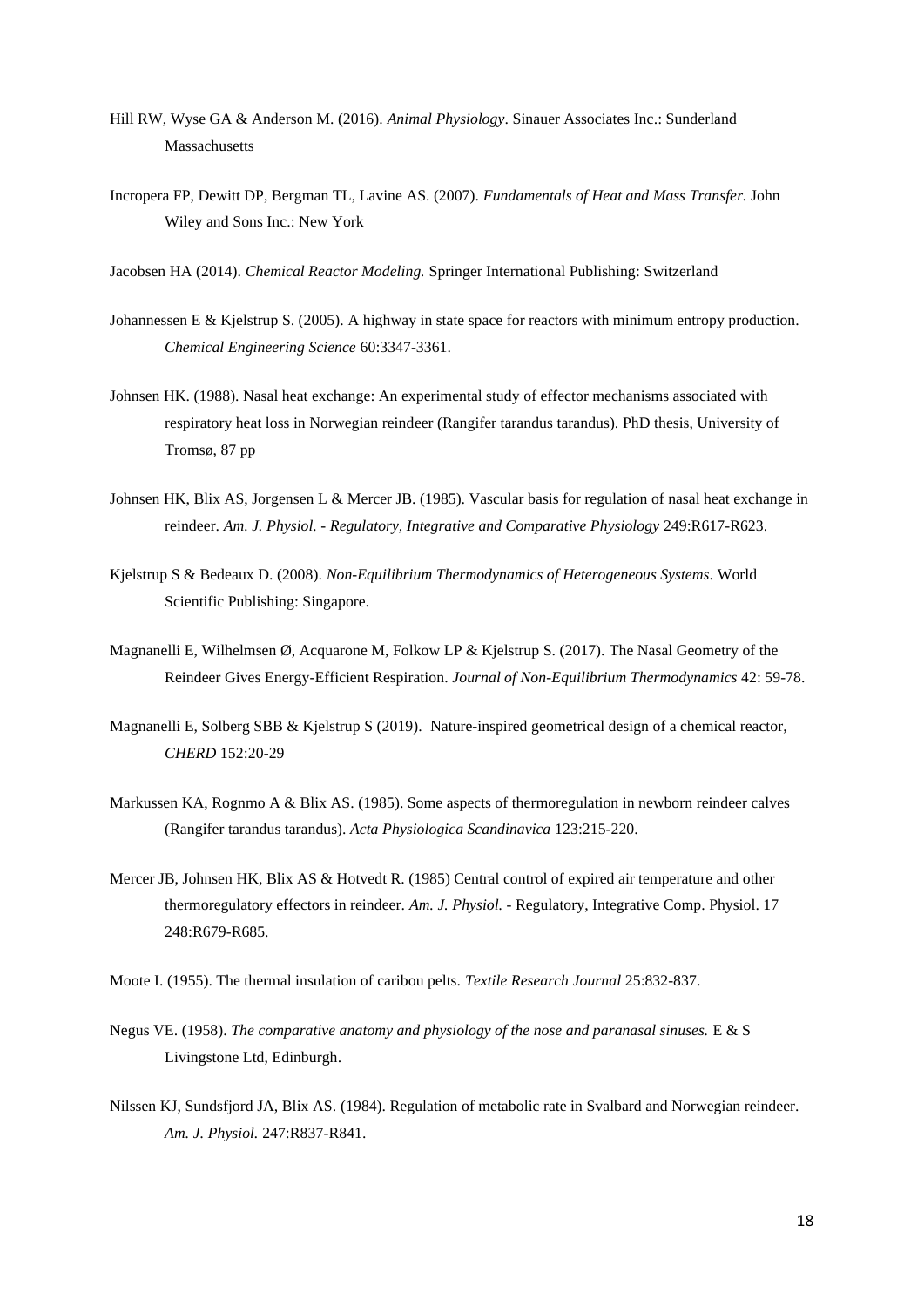Russell DE, Gunn A & Kutz S. (2018). Migratory Tundra Caribou and Wild Reindeer. [https://arctic.noaa.gov/Report-Card/Report-Card-2018/ArtMID/7878/ArticleID/784/Migratory-Tundra-](https://arctic.noaa.gov/Report-Card/Report-Card-2018/ArtMID/7878/ArticleID/784/Migratory-Tundra-Caribou-and-Wild-Reindeer)[Caribou-and-Wild-Reindeer.](https://arctic.noaa.gov/Report-Card/Report-Card-2018/ArtMID/7878/ArticleID/784/Migratory-Tundra-Caribou-and-Wild-Reindeer) Accessed 16 October 2019.

Soppela P, Nieminen M & Timisjärvi J. (1986). Thermoregulation in reindeer. *Rangifer* 6:273-278.

- Timisjärvi J, Hirvonen L, Järvensivu P & Nieminen M. (1979). Electrocardiogram of the reindeer, Rangifer tarandus tarandus. *Laboratory Animals* 13:183-186.
- Timisjärvi J, Nieminen M & Sippola AL. (1984). The structure and insulation properties of the reindeer fur. *Comparative Biochemistry and Physiology Part A: Physiology* 79:601-609.
- Walker JEC, Wells Jr RE & Merrill EW. (1961). Heat and water exchange in the respiratory tract. *Am J Med* 30:259-267.
- White, F.M. (2003). *Fluid Mechanics*. McGraw-Hill: New York.
- Wilhelmsen Ø, Johannessen E & Kjelstrup S. (2010). Energy efficient reactor design simplified by second law analysis. *International Journal of Hydrogen Energy* 35:13219-13231.
- Zamankhan P, Ahmadi G, Wang Z, Hopke PK, Cheng Y-S, Su WC & Leonard D. (2006). Airflow and Deposition of Nano-Particles in a Human Nasal Cavity. *Aerosol Science and Technology* 40:463-476.

**Competing Interests.** The authors declare no conflict of interest.

**Author Contributions**. SS carried out the numerical calculations, EM, SK and NK designed the research plan and supervised SS. LPF and MA planned and carried out the physiological studies supervising the experiments of ICB. The final version of the manuscript has been read and approved by all authors, and all authors agree to be accountable for all aspects of the work in ensuring that questions related to the accuracy or integrity of any part of the work are appropriately investigated and resolved. All persons designated as authors qualify for authorship, and all those who qualify for authorship are listed.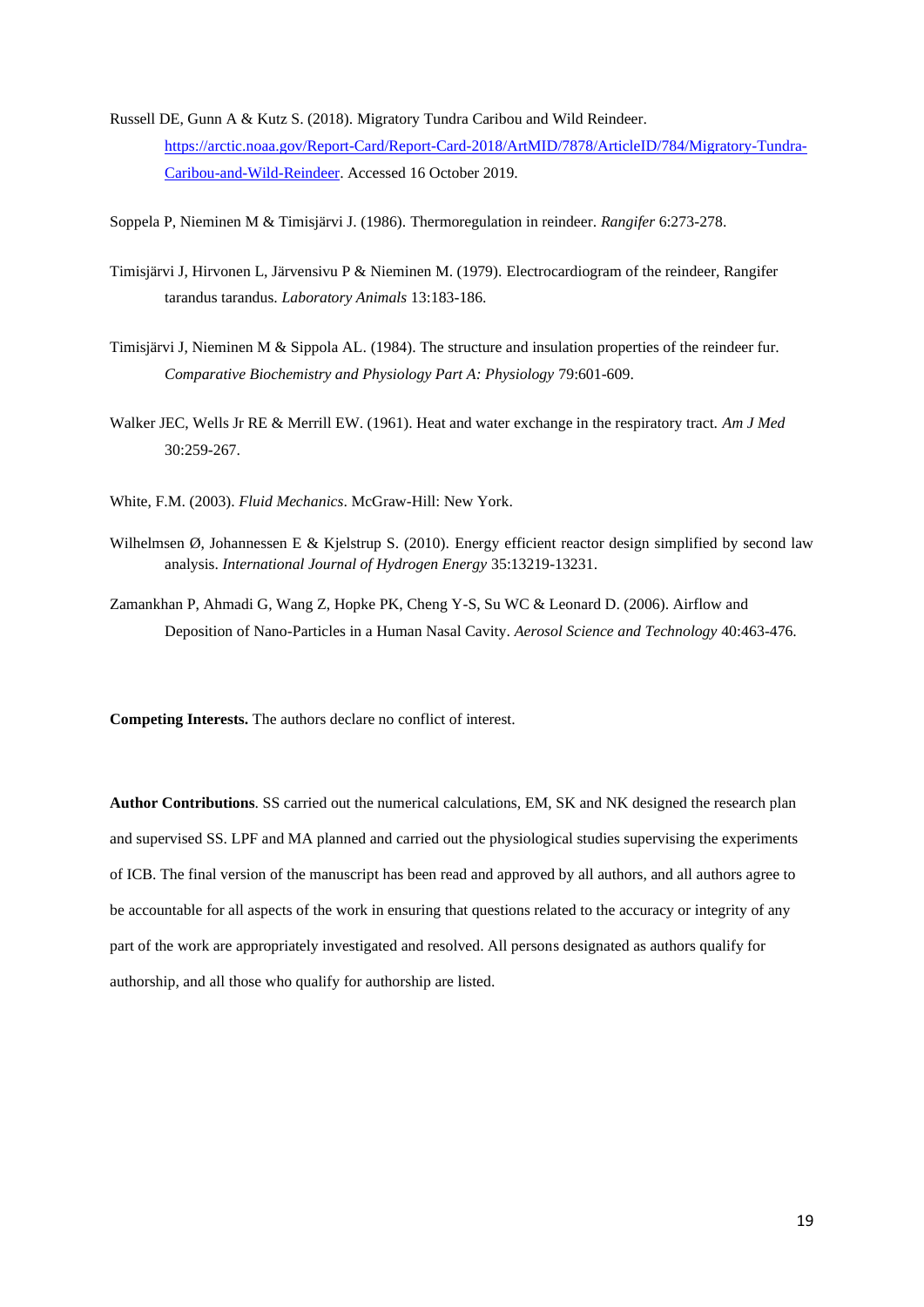# **Tables**

<span id="page-19-0"></span>*Table 1: Comparison of physiological and physical parameters for the mature and newborn reindeer, at rest and thermoneutrality. Mbody; animal mass, Tbody; body core temperature, Vmin; respiratory minute volume, fa; respiratory frequency and Lnose; length of the nasal cavity.*

|            | <b>Mature Reindeer</b> | <b>Newborn</b>  | Unit                                      | <b>Reference</b>               |
|------------|------------------------|-----------------|-------------------------------------------|--------------------------------|
|            |                        | <b>Reindeer</b> |                                           |                                |
| $M_{body}$ | 54                     | 6.67            | kg                                        | (Casado Barroso 2014)          |
| $T_{body}$ | 38.4                   | 39.5            | $\rm ^{\circ}C$                           | (Markussen <i>et al.</i> 1985; |
|            |                        |                 |                                           | Soppela et al. 1986)           |
| $V_{min}$  | 0.10                   | $0.25*$         | $dm^3$ min <sup>-1</sup> kg <sup>-1</sup> | (Blix and Johnsen 1983)        |
| $f_a$      | 10                     | $31*$           | breaths $min^{-1}$                        | (Blix and Johnsen 1983)        |
| $L_{nose}$ | 0.2                    | 0.08            | m                                         | (Casado Barroso 2014)          |

\* Values predicted based on data on resting metabolic rate/oxygen uptake in newborn reindeer (Markussen et al. 1985), assuming similar proportionality between oxygen

uptake and Vmin and fa, respectively, in newborn as in mature reindeer. Data on resting metabolic rate of mature reindeer from Nilssen et al. 1985.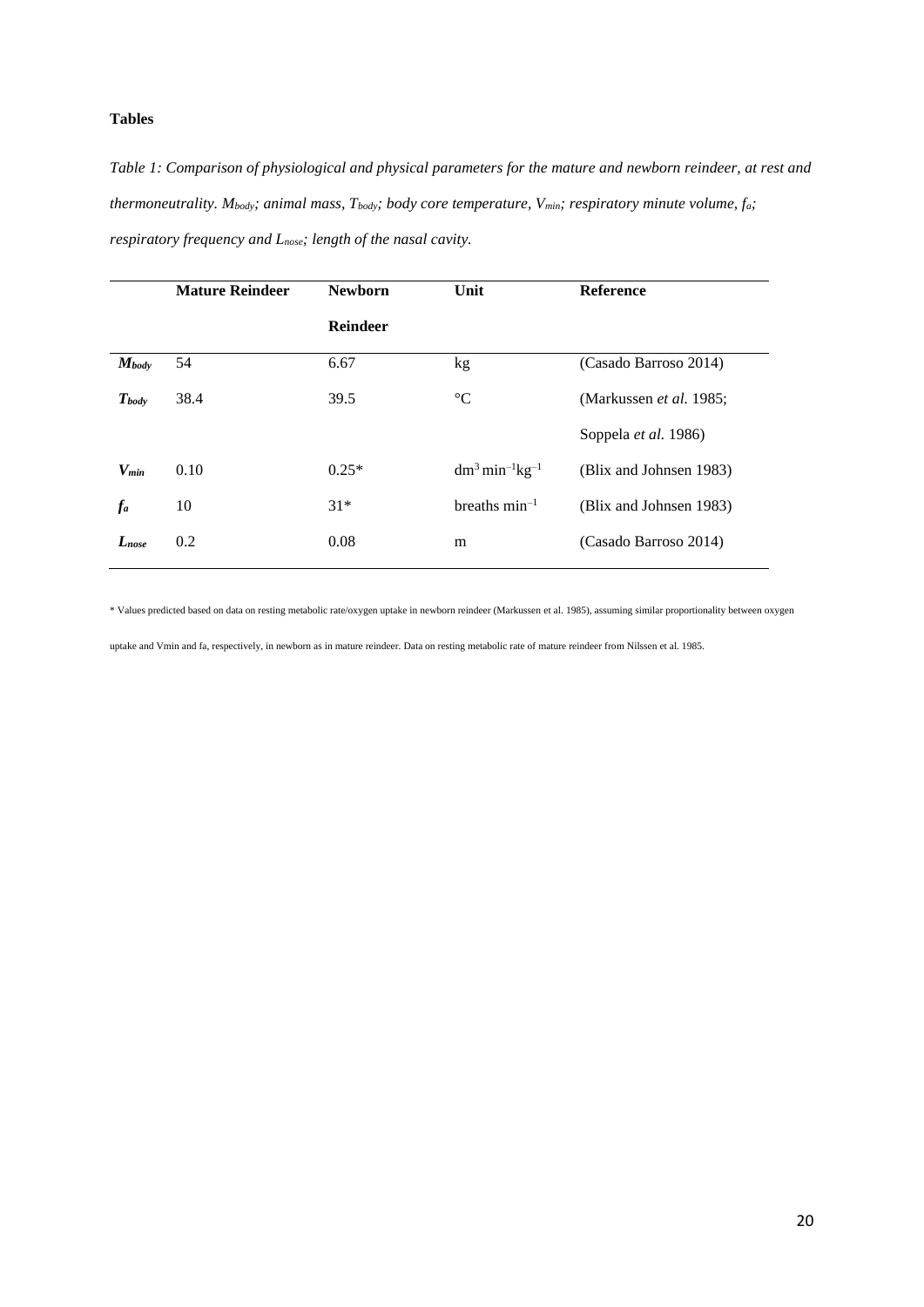*Table 2: Parameters used to simulate respiration, from Magnanelli et al (2017). Ambient air relative humidity, φamb; ambient pressure, pamb; blood heat capacity, cp,b; blood density, ρb; blood thermal conductivity, kb; mucus heat capacity, cp,m; mucus density, ρm; mucus thermal conductivity, km; mucus thickness, dm; and blood mass flow to the nose, Fb.*

|                          | <b>Value</b> | Unit                        |
|--------------------------|--------------|-----------------------------|
| $\varphi$ <sub>amb</sub> | 90           | $\%$                        |
| $p_{amb}$                | $1.0\,$      | Bar                         |
| $\boldsymbol{c}_{p,b}$   | 4.5          | $kJ$ $kg^{-1}K^{-1}$        |
| $\rho_b$                 | $1.0\,$      | $kg dm^{-3}$                |
| $k_b$                    | $0.5\,$      | $\rm J~m^{-1}s^{-1}K^{-1}$  |
| $\boldsymbol{c}_{p,m}$   | $4.2\,$      | $kJ$ $kg^{-1}K^{-1}$        |
| $\rho_m$                 | $1.0\,$      | $kg dm^{-3}$                |
| $\mathfrak{k}_m$         | $0.6\,$      | $\rm J~m^{-1}s^{-1}K^{-1}$  |
| $d_m$                    | $0.7\,$      | $\rm Mm$                    |
| $\bm{F}_{\bm{b}}$        | 0.22         | $g\ min^{-1}kg^{-1}$ animal |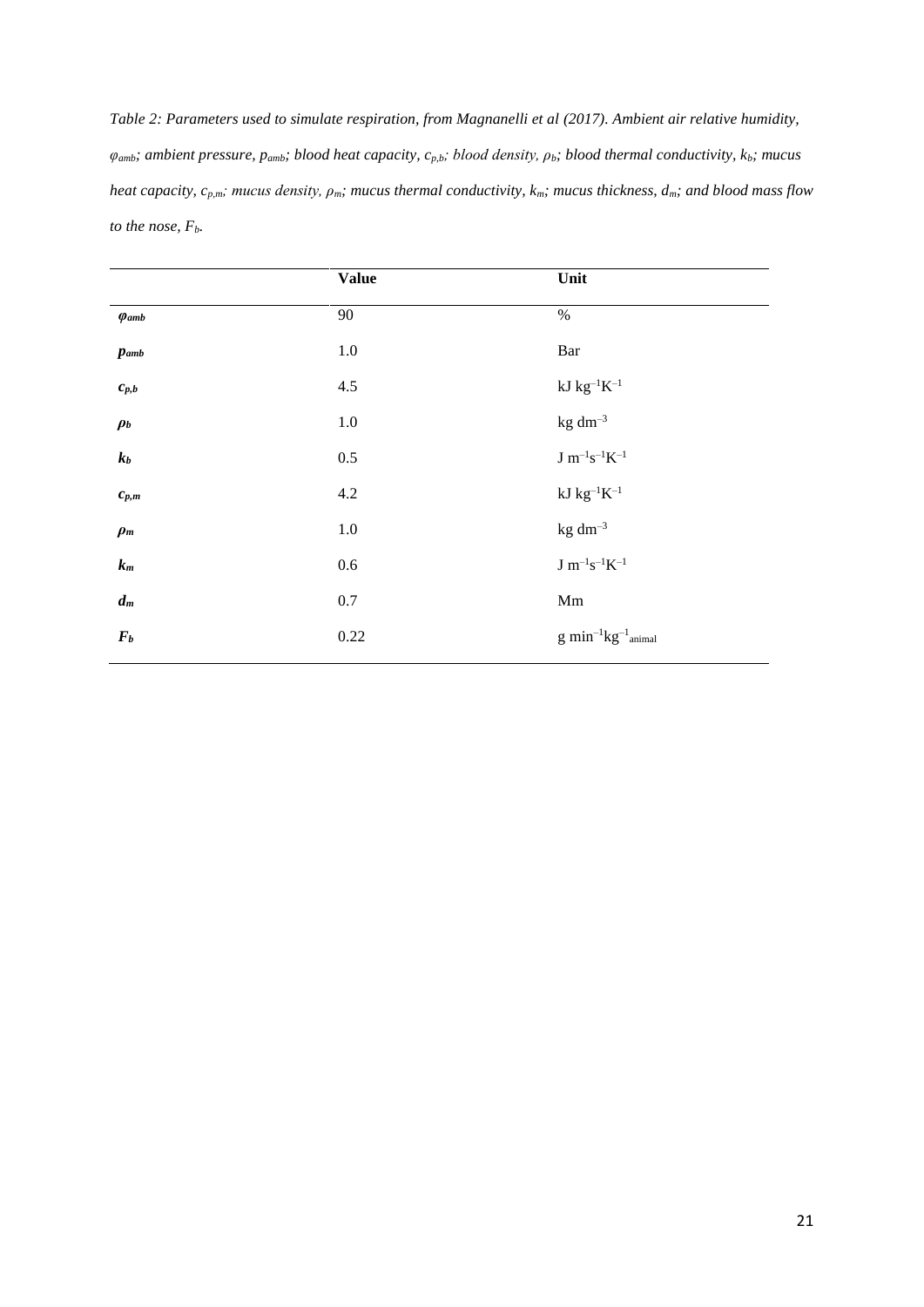*Table 3: Average venous cross-section area, Aven, and perimeter, γven, for five different cross-sections along the nasal cavity of a mature reindeer. The number of veins per unit length of mucosal lining, Nven/ γ, gives the density of venous area and perimeter along the mucosal lining of a cross-section. Data from Casado Barroso (2014).* 

| $Z/Lnose$ (-)  | $A_{\text{ven}}(m^2)$ | $N_{\text{ven}}/\gamma$ (cm <sup>-1</sup> ) | $A_{\rm ven}/\gamma$ (m <sup>2</sup> cm <sup>-1</sup> ) | $\gamma_{\rm ven}(m)$ | $\gamma_{\rm ven}/\gamma$ (m cm <sup>-1</sup> ) |
|----------------|-----------------------|---------------------------------------------|---------------------------------------------------------|-----------------------|-------------------------------------------------|
| $\overline{0}$ | 5.2E-07               | 13                                          | $6.7E-06$                                               | $2.5E-03$             | $3.3E-02$                                       |
| 0.25           | $6.1E-07$             | 10                                          | $6.1E-06$                                               | $2.8E-03$             | 2.8E-02                                         |
| 0.5            | $1.6E-07$             | 12                                          | 1.9E-06                                                 | $1.4E-03$             | 1.7E-02                                         |
| 0.75           | $2.8E-07$             | 8                                           | $2.3E-06$                                               | 1.9E-03               | 1.5E-02                                         |
|                | 7.9E-07               | 7                                           | 5.5E-06                                                 | $3.1E-03$             | $2.2E-02$                                       |
|                |                       |                                             |                                                         |                       |                                                 |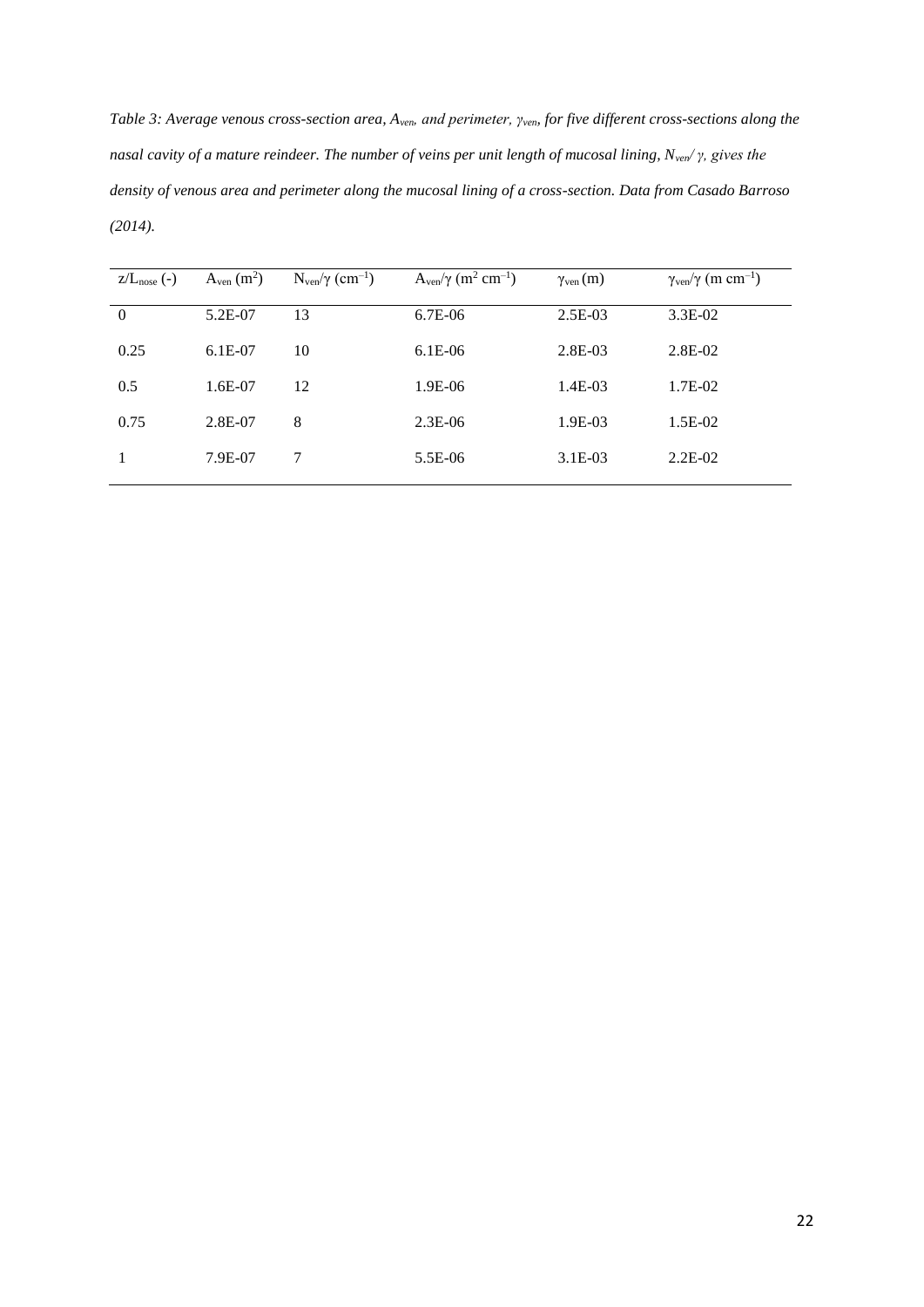## **Figures and Legends**



*Fig. 1 Cross-sectional images of the nasal turbinate structures from the maxilloturbinal region of the nasal cavity of adult reindeer, illustrating the double-scroll organization of the dorsal (dnc) and ventral (vnc) nasal conchae; a) CT-image (from Casado Barroso 2014); b) schematic drawing of serial cross-section at the indicated positions A-D of the reindeer nose.*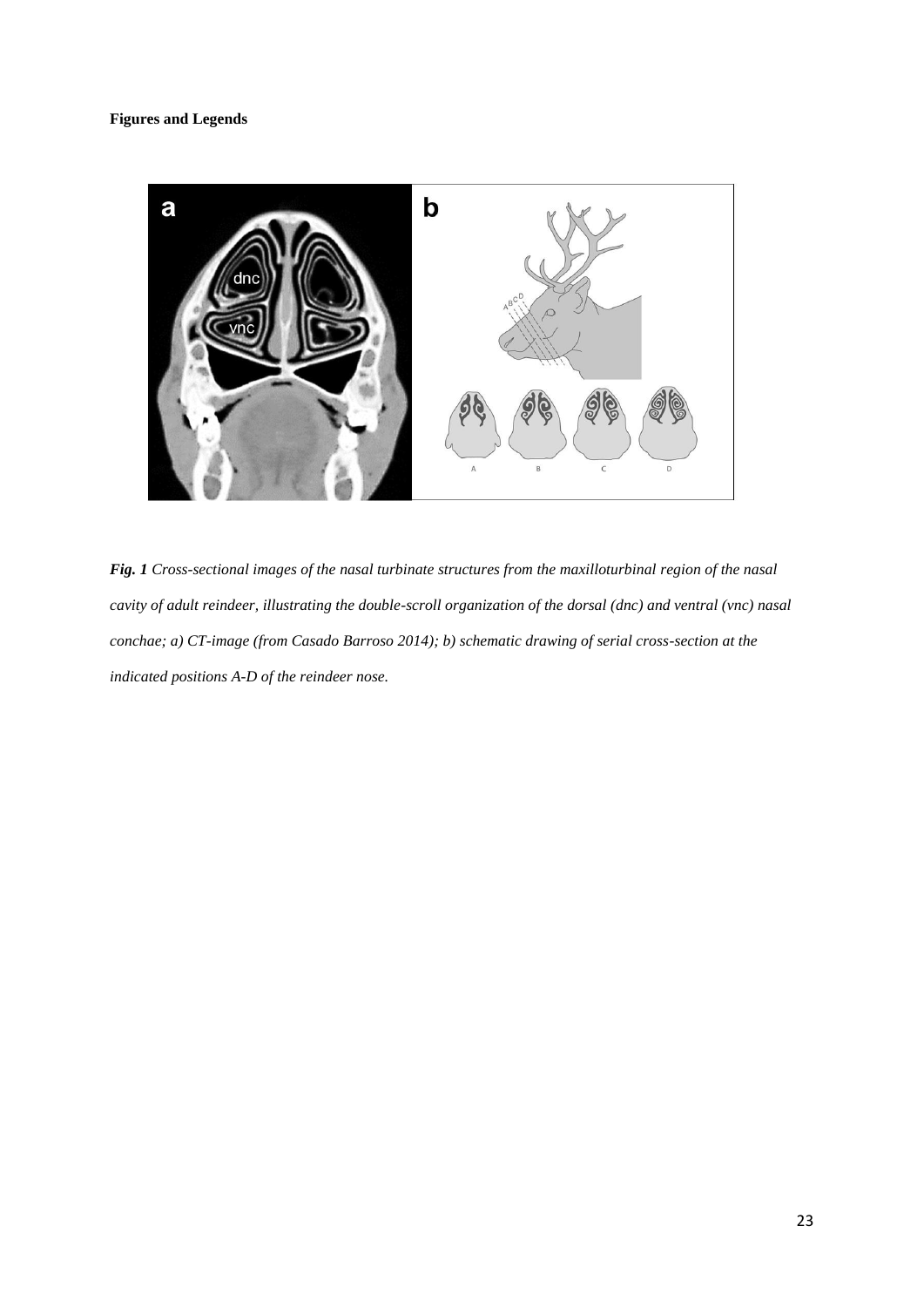

<span id="page-23-0"></span>**Fig. 2** Complexity of nasal cavity illustrated through the dimensionless coefficient,  $\delta^* = \gamma^2$  $\frac{1}{4}$  *where*  $\gamma$  *is the nasal mucosa perimeter and A is the cross-sectional area, as a function of the scaled position along the nose for the mature reindeer (thick solid line), its reference case (thin solid line), the newborn reindeer (thick dashed line) and its reference case (thin dashed line).*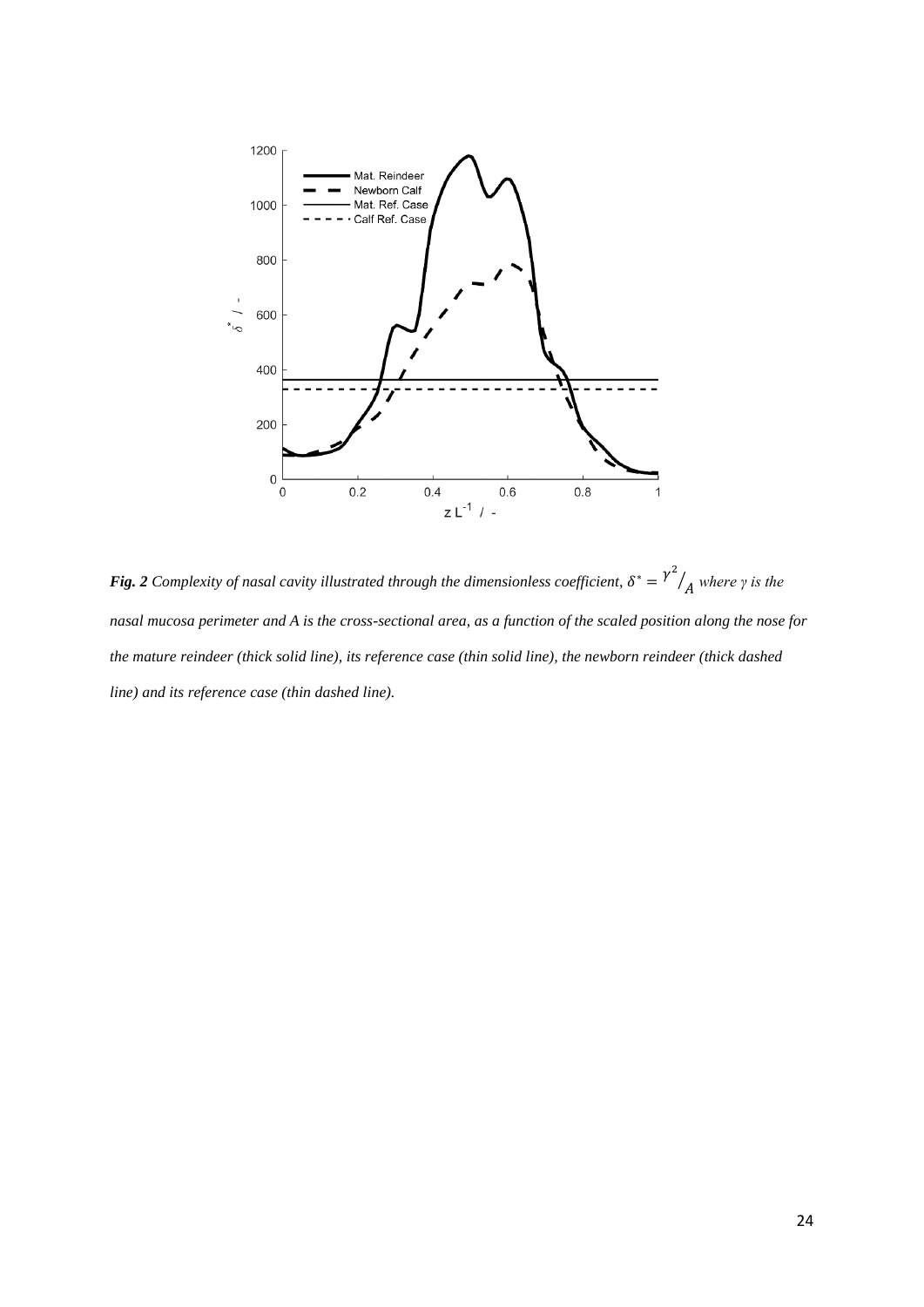

*Fig. 3 Illustration of interactions between the different subsystems of the animal nose. Air flows from distal extremity (nostrils) to proximal extremity (oropharynx) along the z-direction. State variables for subsystems are cross-section averaged and transport between subsystems happen along the x-direction. J<sup>w</sup> represents mass flux of water, while J'q,i-j is the measurable heat flux between subsystems i and j. Illustration by Magnanelli and coworkers (Magnanelli et al. 2017)*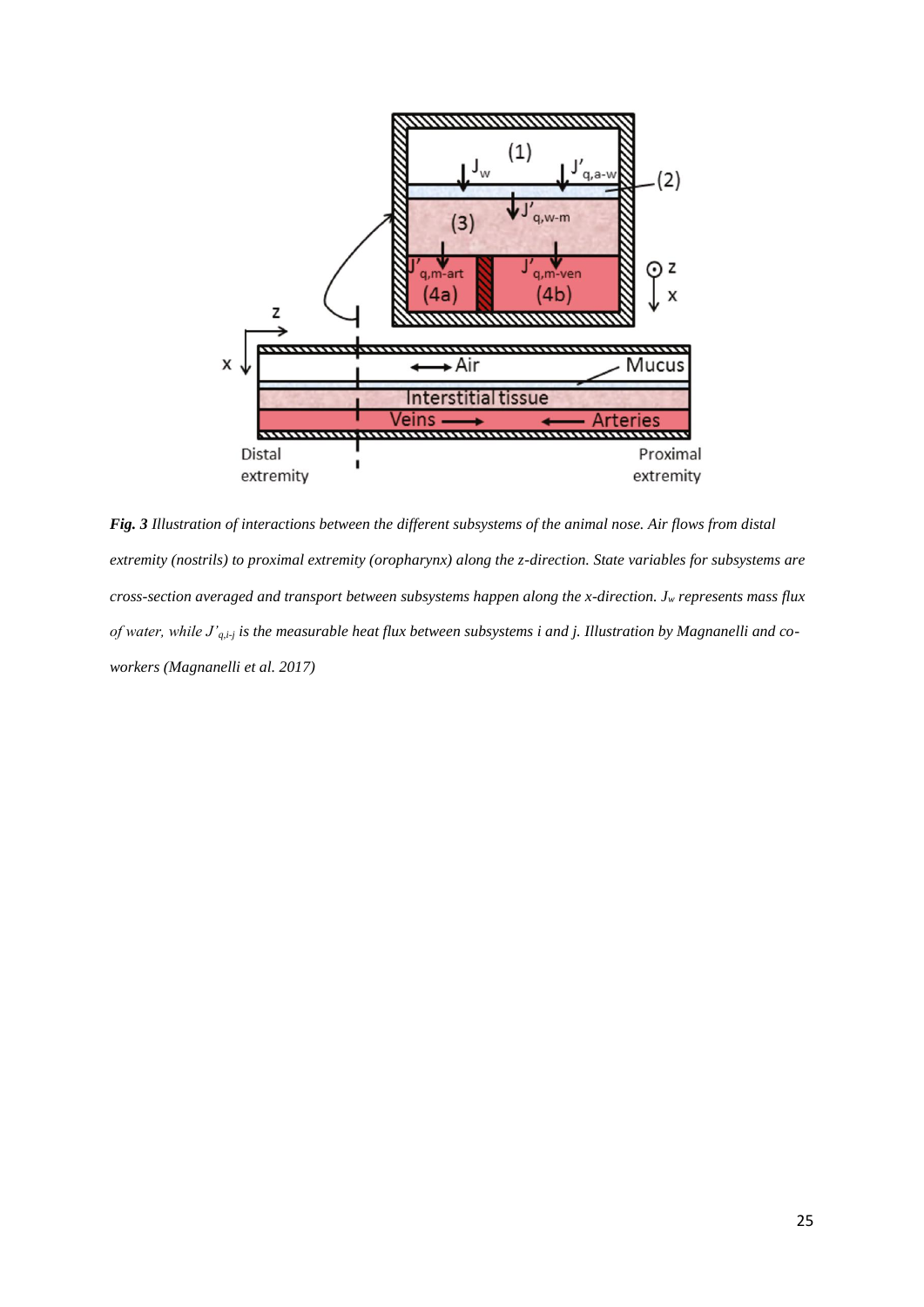

*Fig. 4 Mass-averaged temperature of exhaled air, Tex, for the newborn reindeer (grey dotted line) and its reference case (grey dash-dotted line), and percentage difference between the newborn reindeer calf and its reference case for the heat lost, Qlost (black dashed line), and mass of water lost, Mlost (black solid line), to the environment*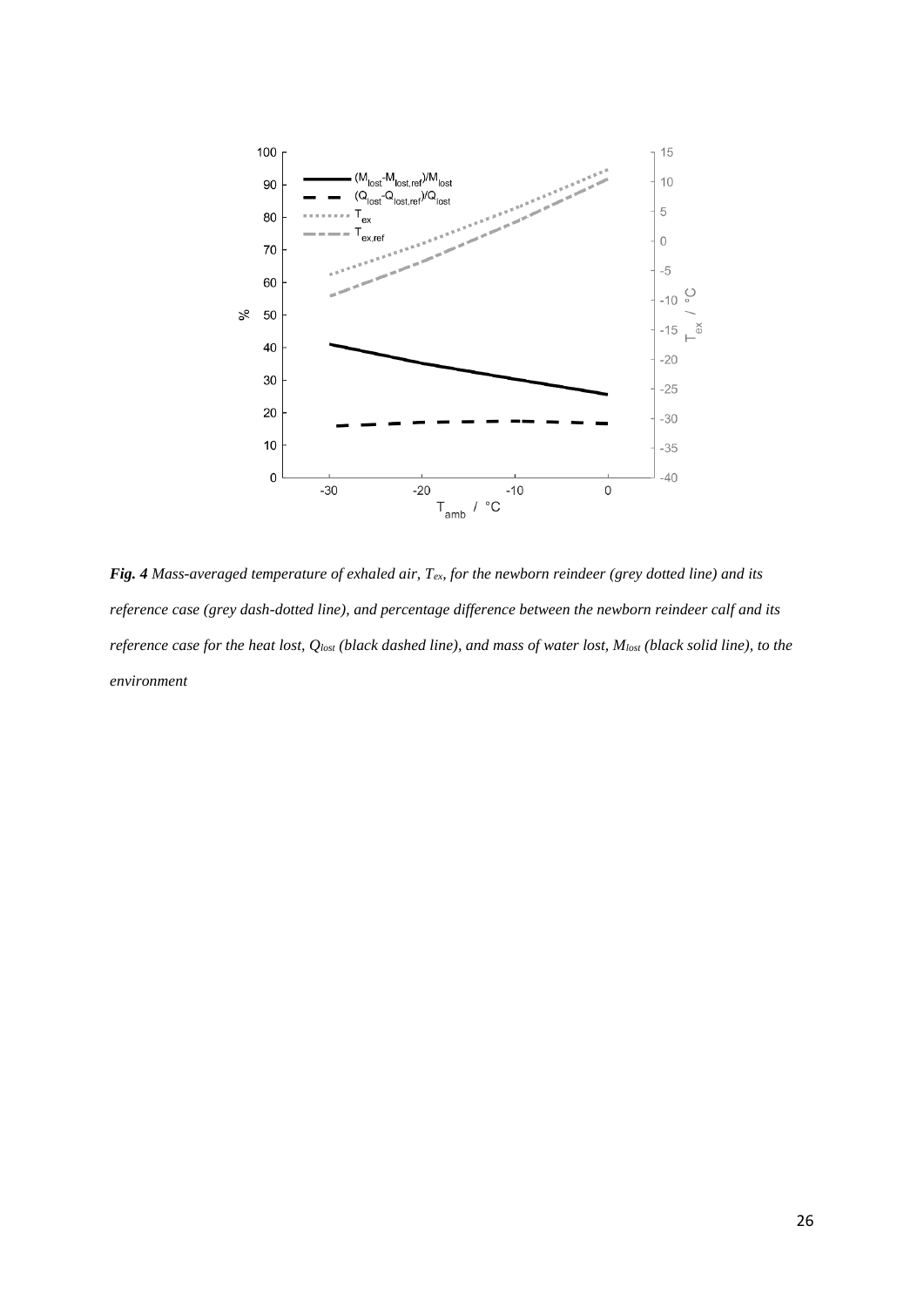

<span id="page-26-0"></span>*Fig. 5 Time-averaged temperature profiles of interstitial tissues, T<sub><i>it*</sub> for the newborn reindeer calf (solid line) *and its reference case (dashed line) at an ambient temperature of –30°C*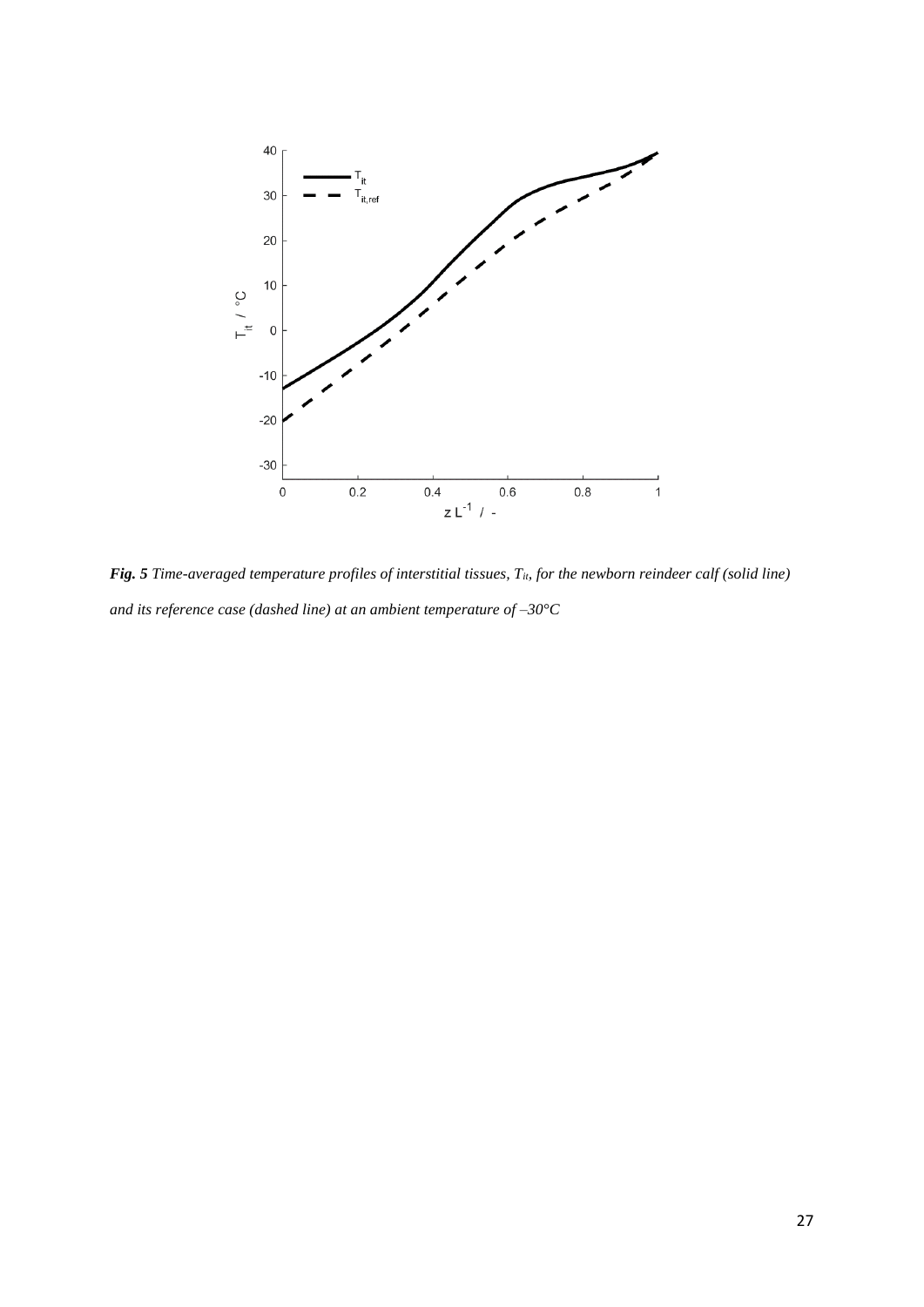

<span id="page-27-0"></span>*Fig. 6 Local entropy production during respiration, σ, for the newborn reindeer calf (solid line) and its reference case (dashed line) at an ambient temperature of –30°C. Nasal complexity for the calf included (dotted line*),  $\delta^* = \gamma^2$ ⁄ *where γ is the nasal mucosa perimeter and A is the cross-sectional area*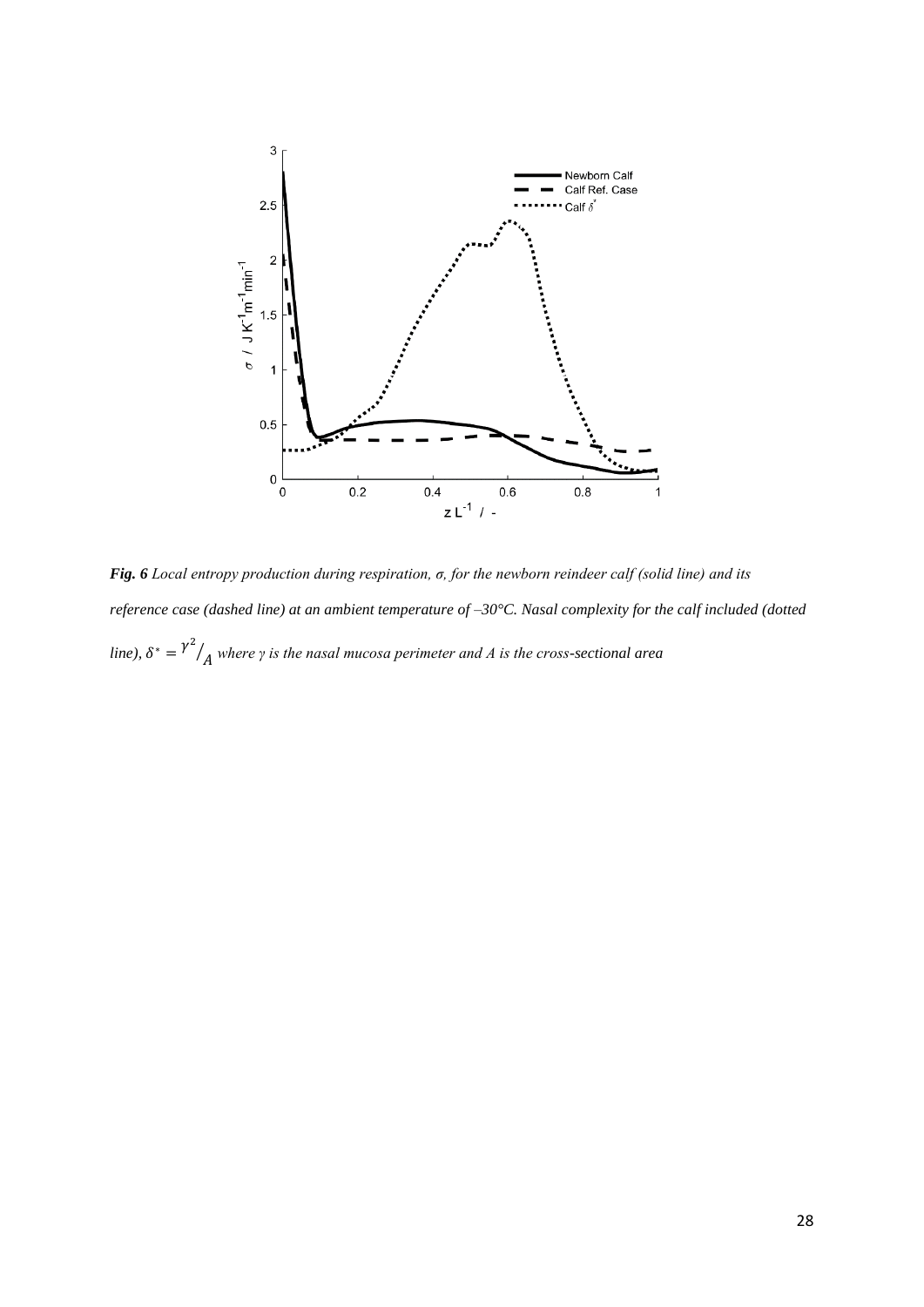

<span id="page-28-0"></span>*Fig. 7 Specific total entropy production, Σirr, during inhalation (solid lines) and exhalation (dashed lines) for the mature reindeer (grey lines) and the newborn reindeer calf (black lines), for ambient temperatures of –30°C, – 20°C, –10°C and 0°C*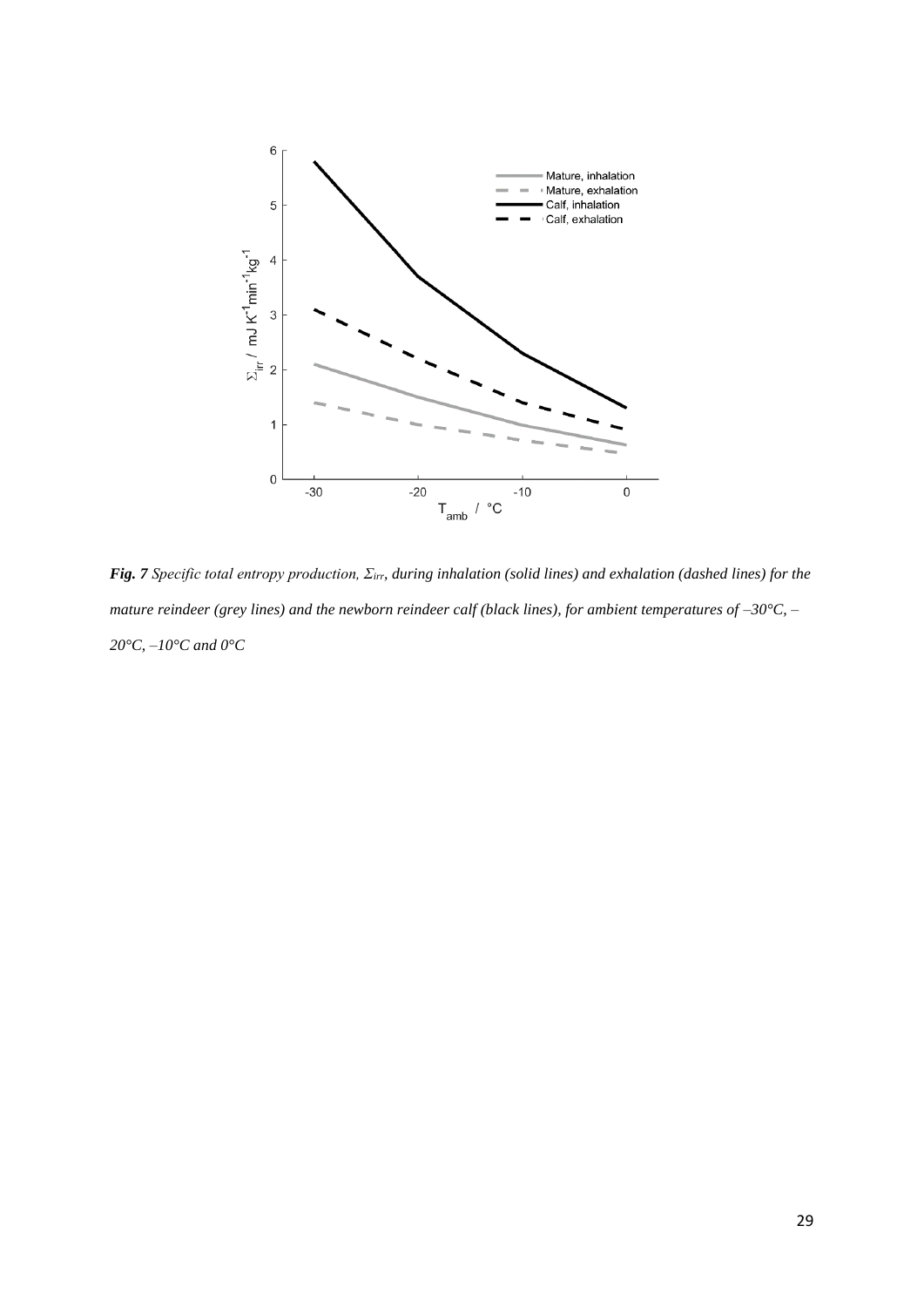

*Fig. 8 Difference in specific total entropy production, Σirr, between newborn calf (black line) and mature reindeer (grey line) and their respective reference case, for ambient temperatures of –30°C, –20°C, –10°C and 0°C*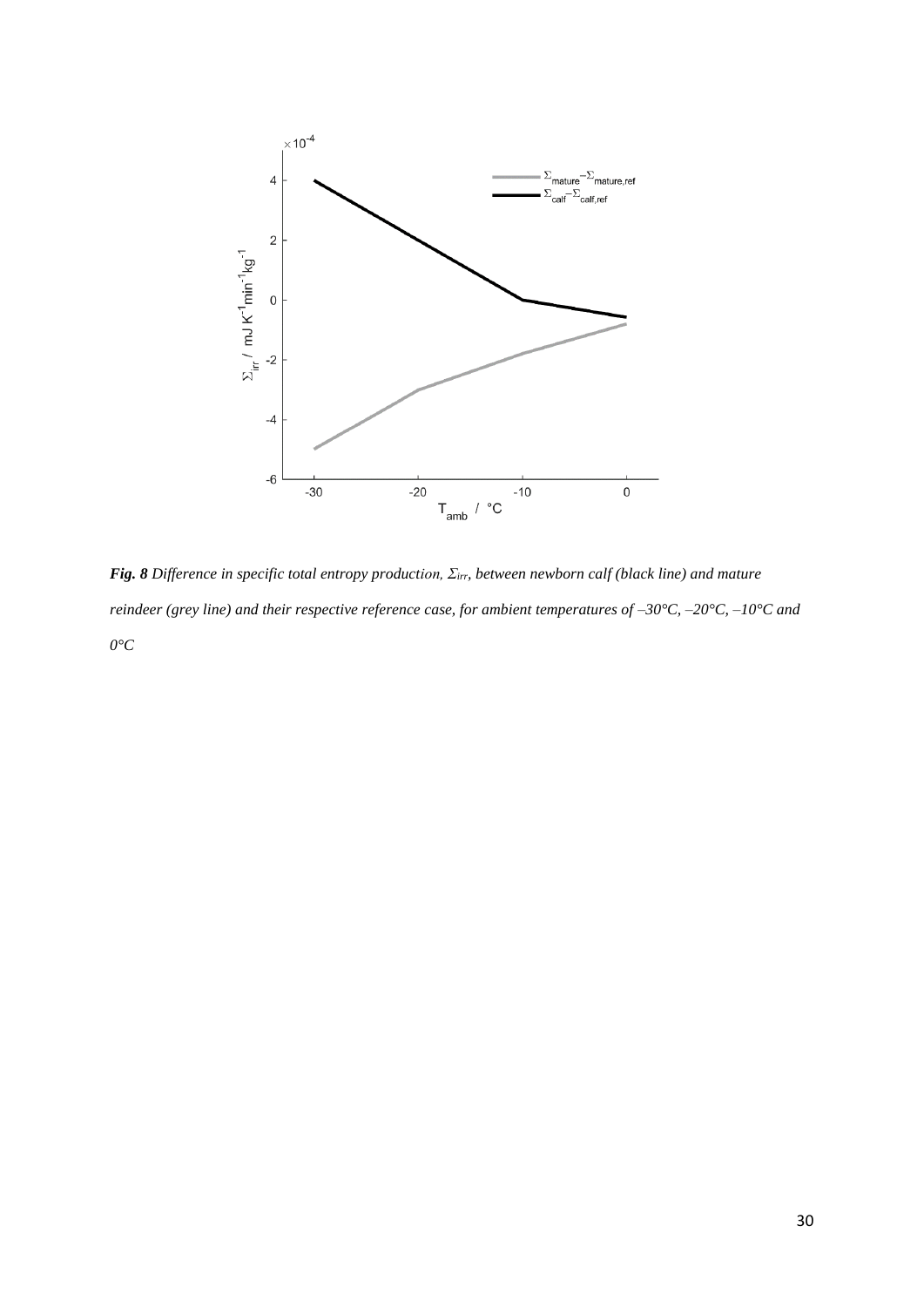

*Fig. 9 Local entropy production, σ, during respiration for the mature reindeer with the original respiratory minute volume (solid line), Vmin, and doubled (dashed line), for an ambient temperature of –30°C*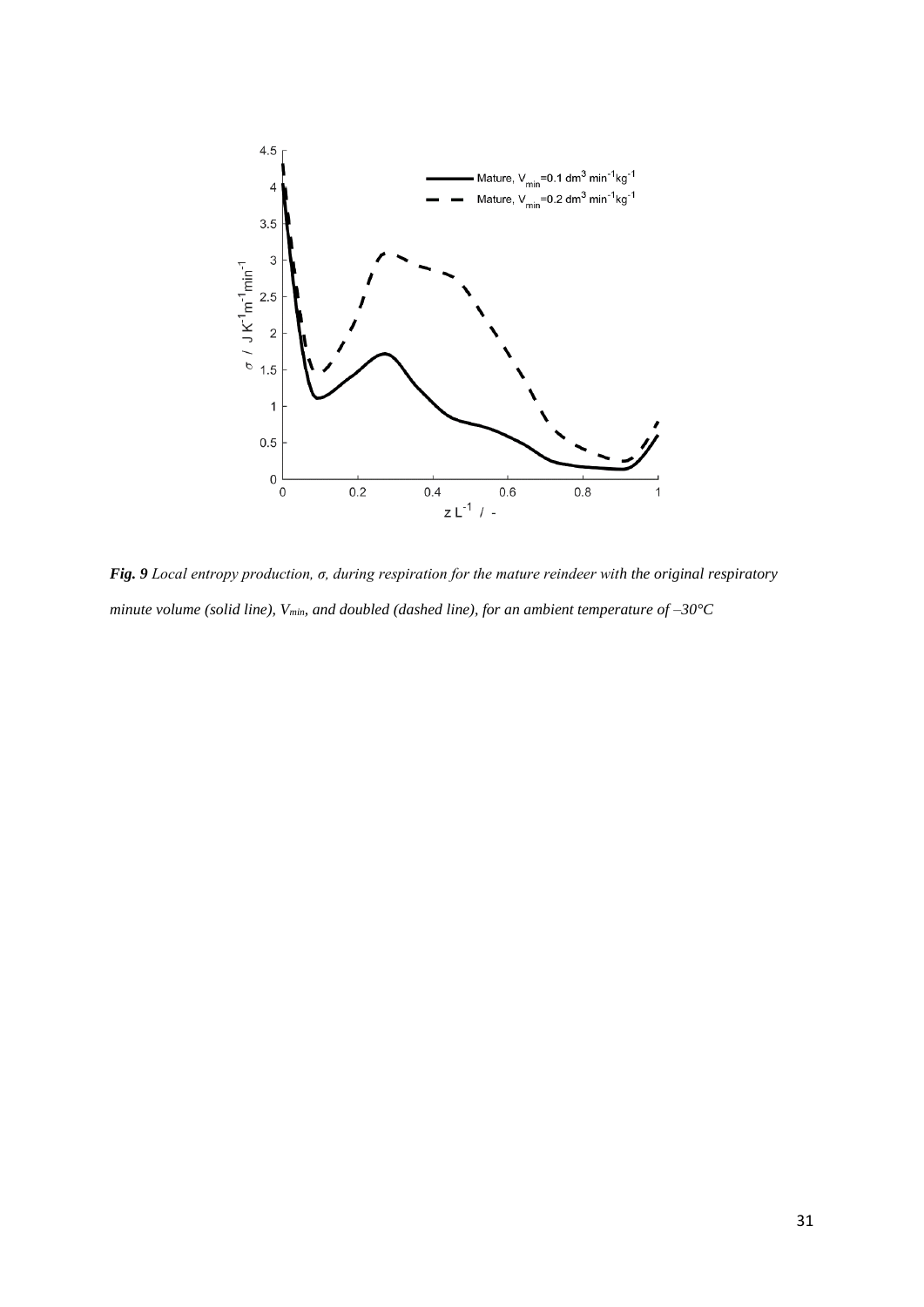

*Fig. 10 Mass flow-averaged temperature, Ta, of inhaled (black lines) and exhaled air (grey lines) for the mature reindeer with the original friction factor (solid lines), and a case where the exponent in the friction factor expression was doubled (dashed lines), for an ambient temperature of –30°C*